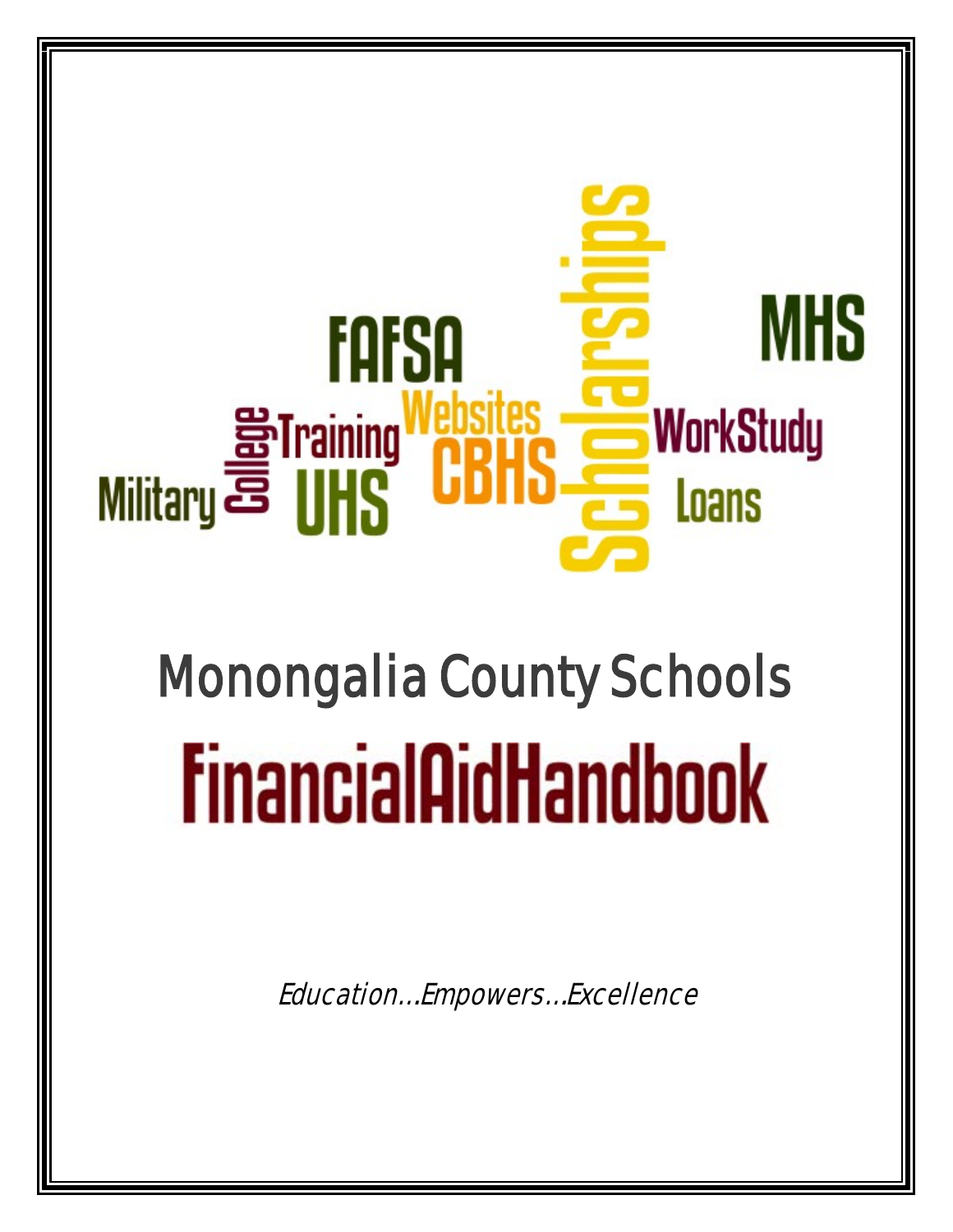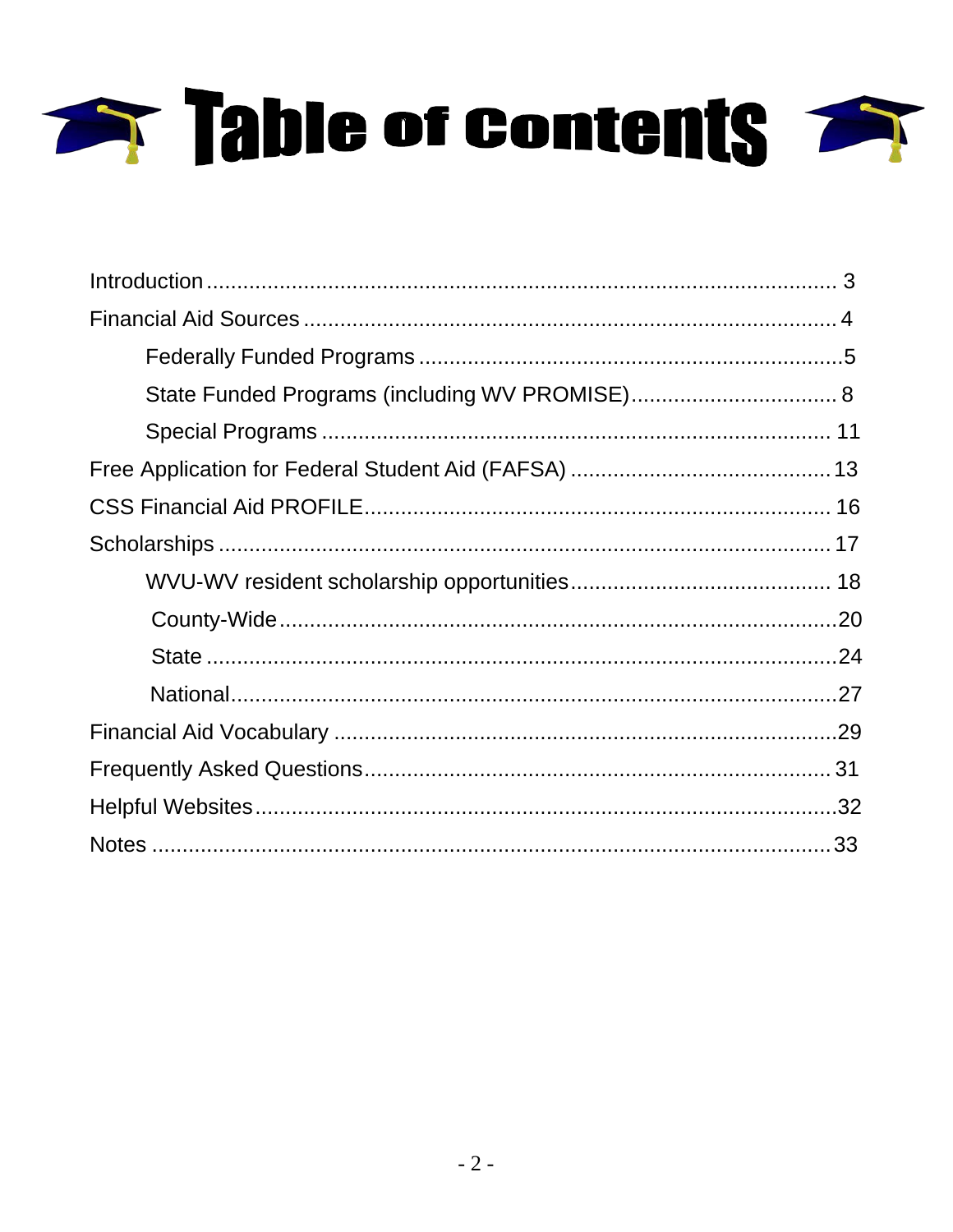## **Introduction**

<span id="page-2-0"></span>The purpose of this booklet is to outline financial aid resources for counselors, parents, and students. The information provided highlights scholarships available to students in Monongalia County. Though there are federal, state, local, and high school scholarships included, this booklet does not contain an exhaustive list of all available financial resources. For more information about scholarships and awards, you might also go to a specific college's website or contact their financial aid office.

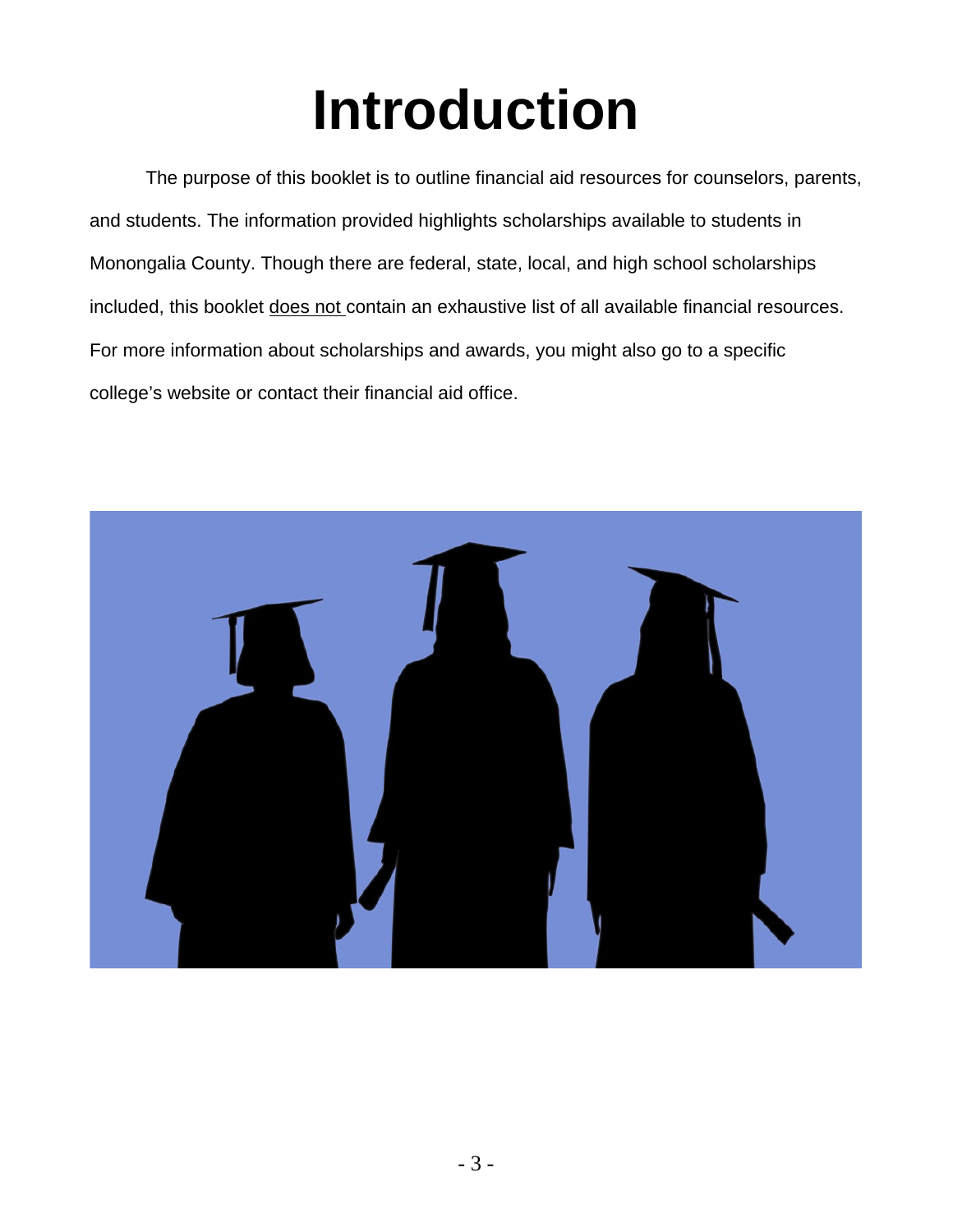## <span id="page-3-0"></span>**Financial Aid Sources**



### **Outline of Financial Aid Programs**

**Federal Programs State Programs Special Programs County Programs School Programs**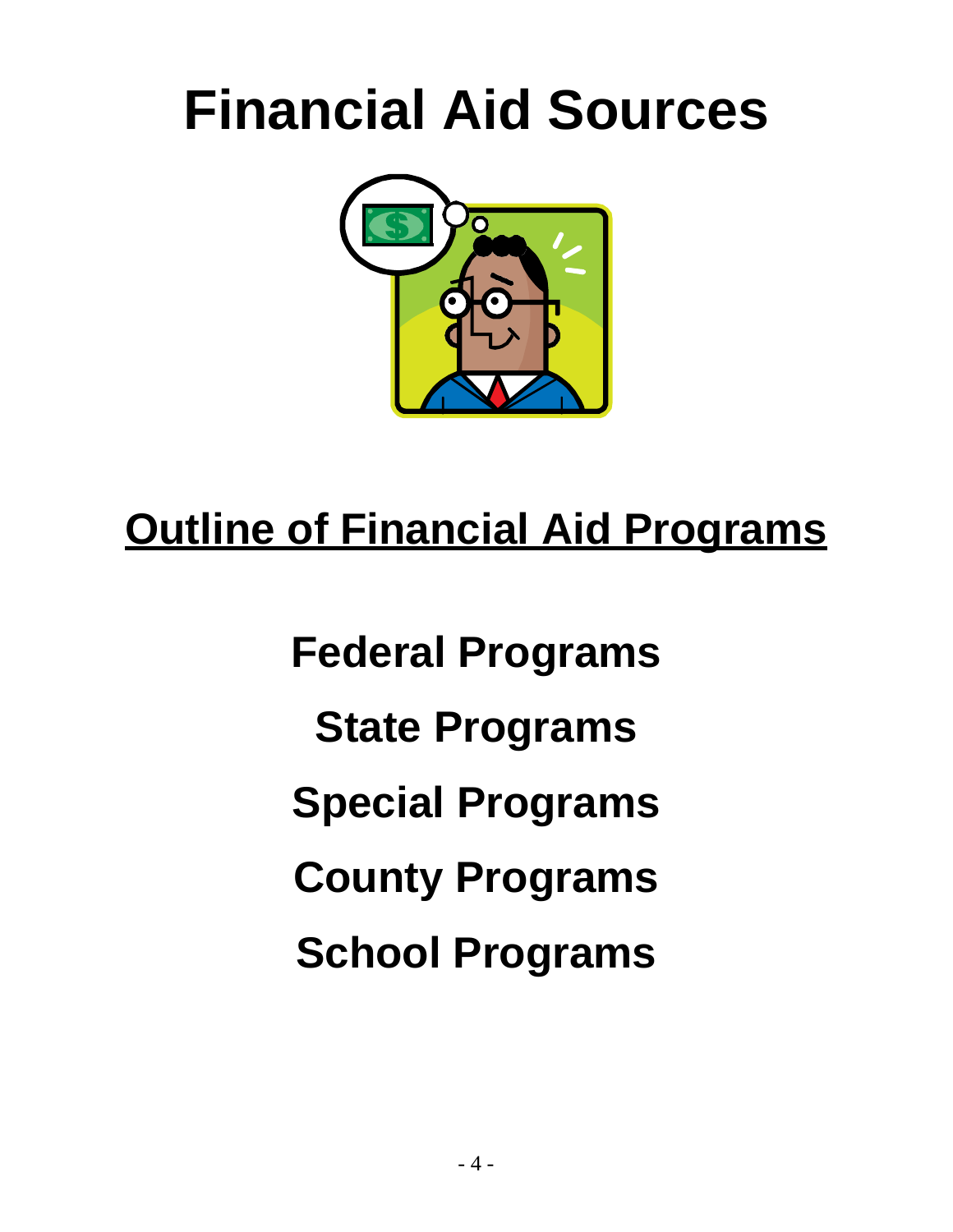## <span id="page-4-0"></span>**Federally Funded Programs**



#### **Federal Pell Grant**

- Largest need-based student aid program
- Unlike loans, grant awards are not repaid
- The amount of the Pell Grant depends on
	- o The student's financial need
	- o The student's Expected Family Contribution (EFC) and Cost of Attendance (COA)
	- o The Cost of Attendance
	- o Whether the student is enrolled on a full-time or a part-time basis
	- o Whether the student attends school for a full academic year or less
	- o How much money the program receives from the federal government
- To apply for a Pell Grant, the student and/or parents **must** complete theFree Application for Federal Student Aid (FAFSA)
- 2020-21 maximum amount is projected at \$6,345

#### **Federal College Work-Study Program (FWS)**

- On and off-campus employment
- The Federal College Work-Study Program provides part-time jobs for undergraduate and graduate students who are enrolled at least half-time
- A student's FWS award depends on when the student applies, the student's levelof need, and the funding level at the student's school
- A participant will be paid at least the current federal minimum wage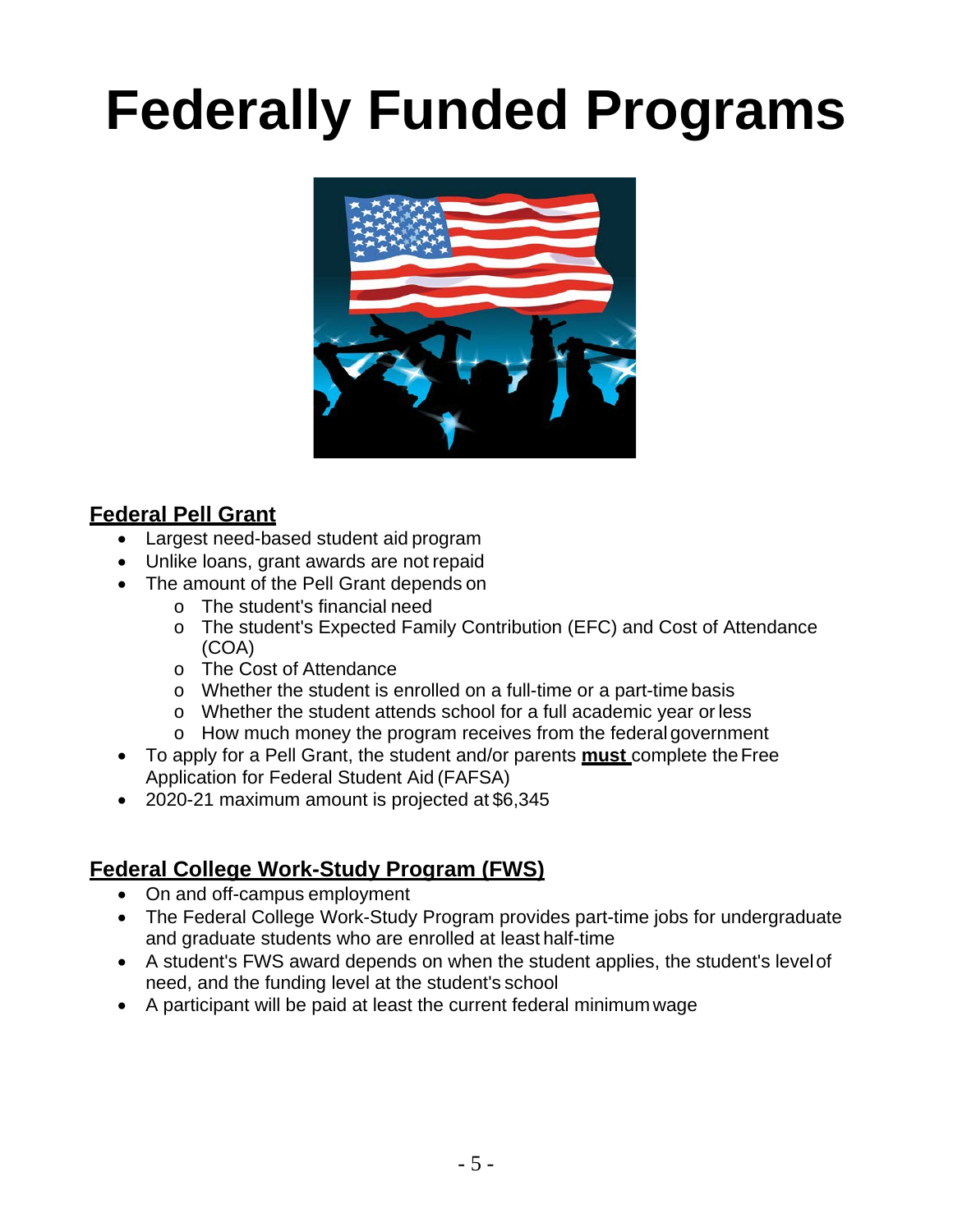#### **Federal Perkins Loan Program**

- Campus-based loan program, with the school acting as the lender using limited funds provided by the federal government
- The financial aid officer is responsible for determining the amount of the loan
- A student must demonstrate exceptional financial need and be enrolled at least halftime
- This is a subsidized loan, with the interest being paid by the federal government during the in-school and nine-month grace period
- The interest rate is 5% and repayment begins nine months after leaving collegeand may extend over a ten-year period

#### **Federal Supplemental Educational Opportunity Grants (FSEOG)**

- Students can get between \$100 and \$4,000 annually, depending on when theyapply, their level of need, and the funding level of the school the student isattending
- The program provides grants to undergraduates with exceptional financialneed
- Students are automatically considered when they submit a Free Application for Federal Student Aid (FAFSA)
- The program is administered directly by the financial aid office at eachparticipating school

#### **Federal Stafford Loans – Two Variations:**

- **Federal Family Education Loan Program (FFELP**) loans are provided by private lenders, such as banks, credit unions, and savings & loan associations. These loans are guaranteed against default by the federal government. *NOTE:* The Health Care and Education Reconciliation Act of 2010 eliminates new lending under the FFELP such that all Stafford, PLUS, and Consolidation Loans first disbursed on or after July1, 2010, must be made under the FDSLP, described below.
- **Federal Direct Student Loan Program (FDSLP)** loans, administered by "Direct Lending Schools," are provided by the US government directly to students andtheir parents. The Direct Loan Program would continue to use private sector companies contracted with the Department of Education.

#### **Stafford Loans**

- Low-interest loans available to undergraduate (2.75%) and graduate (4.30%) students enrolled at least half-time
- Borrowers do not have to start repaying the principal of either type of StaffordLoan until six months after the student has graduated, dropped below half-time, or left college (This does not include leaving college for winter or summerbreak).
- There are two types of Federal Stafford Loans:
	- **Subsidized Stafford Loans**  awarded to students that demonstratefinancial need. (The federal government pays the interest while the student is in school and during any deferment period).
	- **Unsubsidized Stafford Loans**  may be awarded to students who do not demonstrate financial need and therefore do not qualify for a subsidized loan, or to students who need additional funds. (Interest on the loan accrues while the student is in school and during any deferment).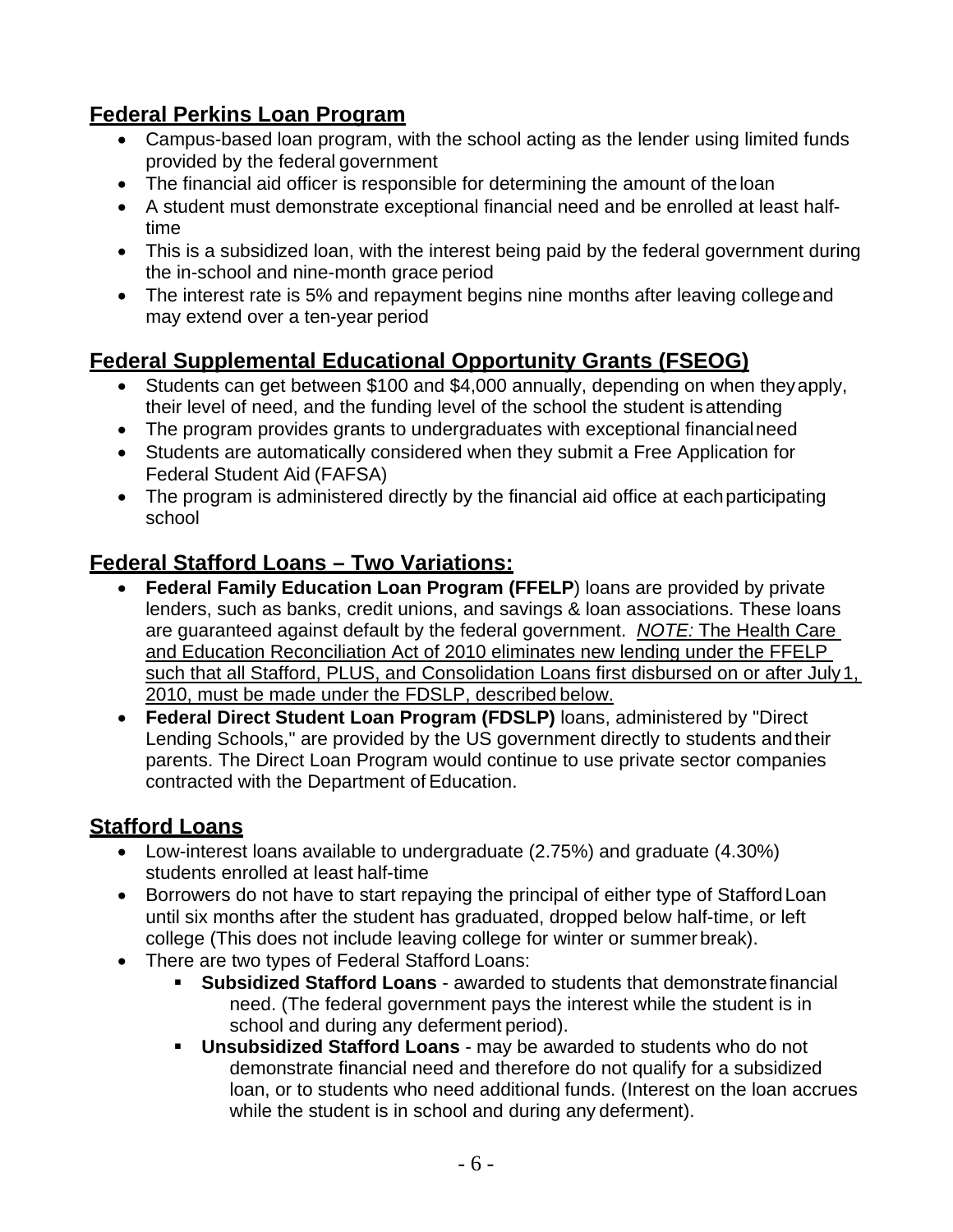#### **Federal Parent Loans to Undergraduate Students (PLUS)**

- Available to parents or graduate/professional students for the full cost of education minus any other student aid received
- Borrowers do not have to demonstrate financial need, but they do have to demonstrate that they do not have an adverse credit history
- Student must complete the FAFSA and be enrolled at least half-time at aparticipating school
- Repayment begins within 60 days of the final disbursement but may be deferredwhile the student is attending school; however, interest will continue to accrue during the deferment. See your school counselor for more information on this process.
- Beginning July 1, 2010, all new PLUS loans, like the Stafford loans, will be made through the Direct Loan program (funds provided by thegovernment)
- The interest rate for a Direct PLUS loan is determined annually for new loans made between July 1 of one year and June 30 of the following year. For PLUS loans, the fixed interest rate is 5.30%. This rate will not change throughout the life of theloan.

#### **Hope Scholarship Tax Credit**

- May be claimed for the qualified tuition and related expenses of each student in the taxpayer's family
- Federal tax credit of up to \$2,500 available to eligible taxpayers based on thefirst \$4,000 in postsecondary tuition.
- Students must be enrolled at least half-time.
- Limited to the first four years of postsecondary education.
- Exemptionsapply[:https://www.irs.com/articles/the-hope-scholarship-tax-credit](https://www.irs.com/articles/the-hope-scholarship-tax-credit)

#### **Lifetime Learning Credit**

- May be claimed for the qualified tuition and related expenses of the students in the taxpayer's family
- The credit amount is equal to 20 percent of the taxpayer's first \$10,000 of out-ofpocket qualified tuition and related expenses (up to \$2,000 per taxreturn)
- Students must be enrolled in eligible educational institutions

#### **NOTE: the FAFSA is a requirement to be considered for all Federal Student Aid**

For more information regarding Federal Student Aid, visit: **<https://studentaid.gov/>**

Retrieved from **<http://www.ed.gov/>**

**[www.finaid.org/loans/studentloan.phtml](http://www.finaid.org/loans/studentloan.phtml) [www.parentplusloan.com](http://www.parentplusloan.com/) [https://www.irs.gov](https://www.irs.gov/)**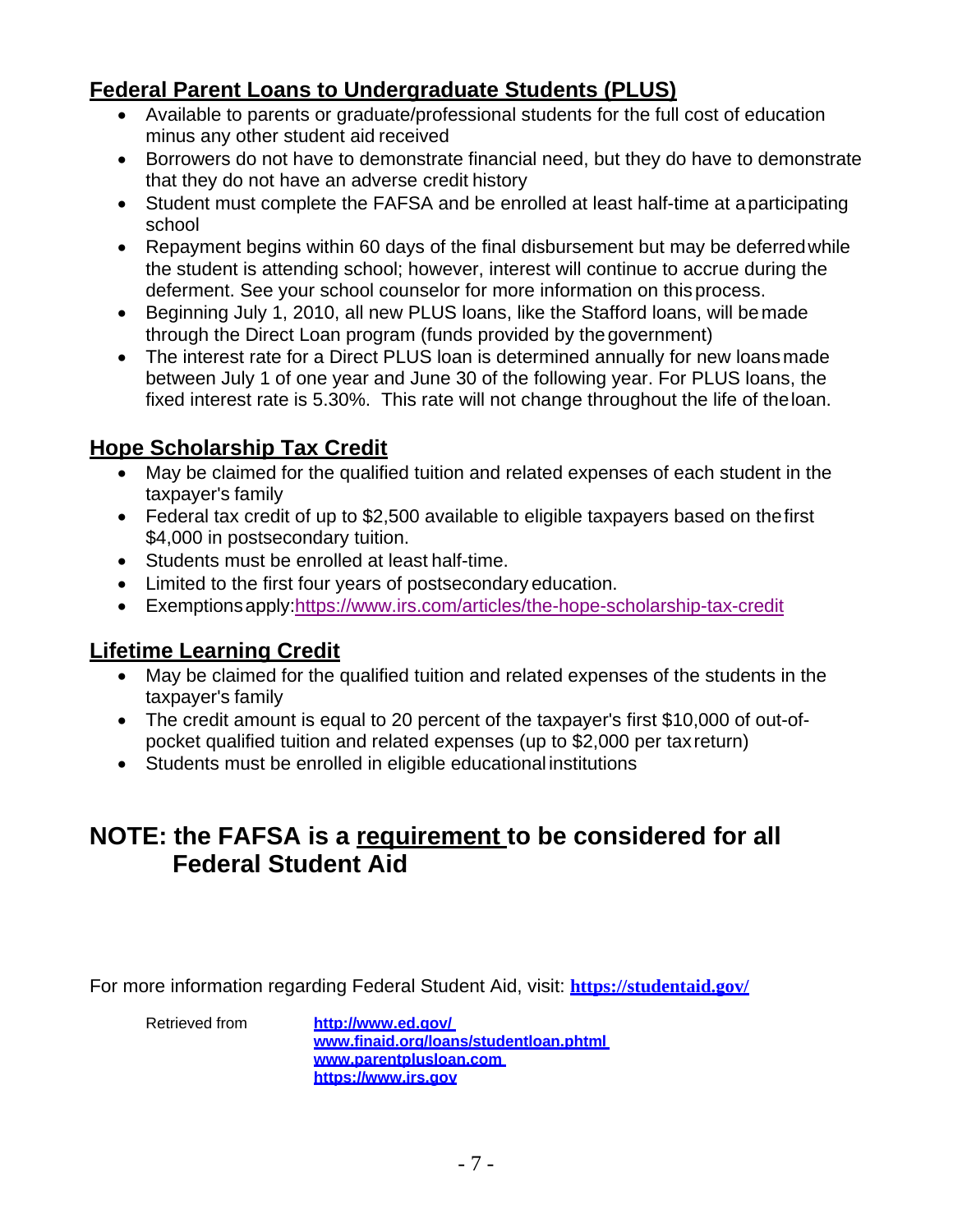

#### **West Virginia Higher Education Grant**

Monetary awards are granted to qualified undergraduate students who require financial assistance to attend an approved educational institution located in West Virginia or Pennsylvania. Grants may be renewed until the course of study is completed, but not to exceed an additional three years beyond the initial award. The award amounts vary annually based on the need of applicants and available funding.

#### **Requirements include:**

- •United States citizen
- West Virginia resident for 12 months immediately preceding the date of application
- •High school graduate or the equivalent (TASC diploma, formerlyGED)
- •Demonstrate financial need
- •Demonstrate academic promise
- •Enrolled at a participating institution in West Virginia or Pennsylvania as a full-time undergraduate student
- •Have not previously earned a bachelor's degree
- •Completion of the FAFSA, prior to April 15 of the year for which you anticipate enrolling in a fall semester.

#### **Awards are granted to those applicants who**:

• Demonstrate the greatest need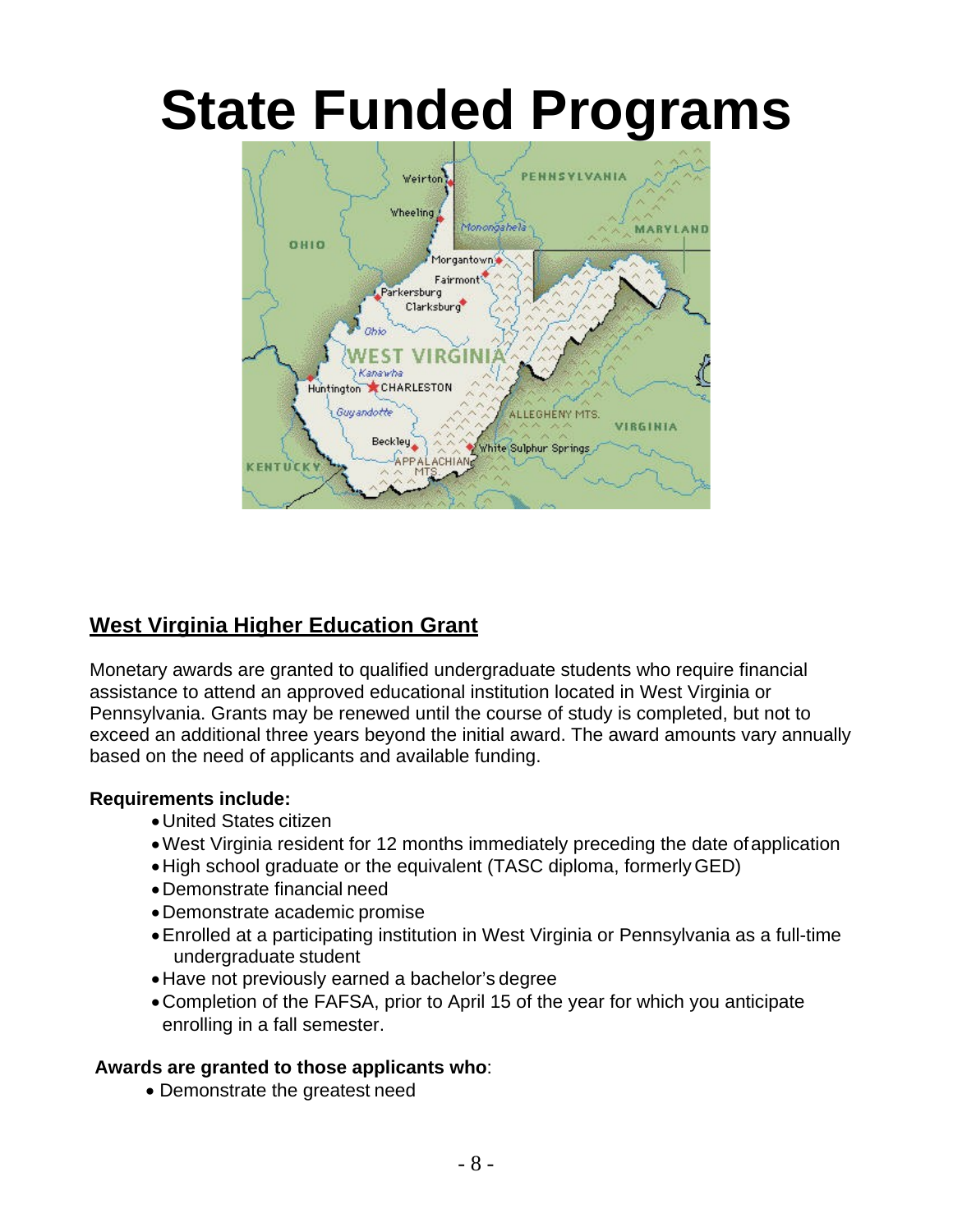#### **PROMISE Scholarship**

West Virginia PROMISE (Providing Real Opportunities for Maximizing In-state Student Excellence) is a merit-based scholarship program that offers \$4,750 to eligible students annually. This program is designed to keep qualified students in West Virginia by making college affordable. Students may use the PROMISE scholarship at an approved public West Virginia state college/university or an in-state independent college.

#### **Eligibility:**

- All students must complete the PROMISE Scholarship Application (Application for State Level Financial Aid Programs) by March 1, 2020. Applications available at [WWW.CFWV.COM/PROMISE.](http://www.cfwv.com/PROMISE)
- All students must file the 2020-21 Free Application for Federal Student Aid (FAFSA) by March 1, 2021. The form must be received by the Federal Student Aid Processing Center and meet the conditions for processing on or before March1. Visit [www.fafsa.ed.gov t](http://www.fafsa.ed.gov/)o complete the FAFSA. The FAFSA becomes available October 1 annually.
- A student must complete high school graduation requirements at a WV public or private high school.
- A student must complete at least one half of credits required for high school graduation through attendance at a public or private high school in the state of West Virginia.
- A student and his/her parents must be legal residents of West Virginia for aminimum of twelve consecutive months prior to the PROMISE Scholarship deadline.
- A student must graduate with both a minimum core and overall GPA of 3.0 on a 4.0 scale.
- The minimum core class requirements are:
	- o English 4 credits
	- o Mathematics 4 credits
	- o Social Sciences 4 credits
	- o Natural Sciences 3 credits
- Test Requirements Scores must be from a single testing date and cannot be combined from multiple test administrations.
	- o **ACT** composite score of 22 with a minimum sub-score of 20 in each of the four subject areas (Math, Science, English and Reading)
		- The last time to take the ACT is July 18, 2021 to meet PROMISE eligibility requirements.
	- o **SAT** total score of 1100 with a minimum sub score of 520 in Math and 530 in Evidence Based Reading and Writing (the writing portion of the SAT will NOT be used in determining PROMISE eligibility)
		- The last time to take the SAT to meet PROMISE eligibility requirements is June 6, 2021.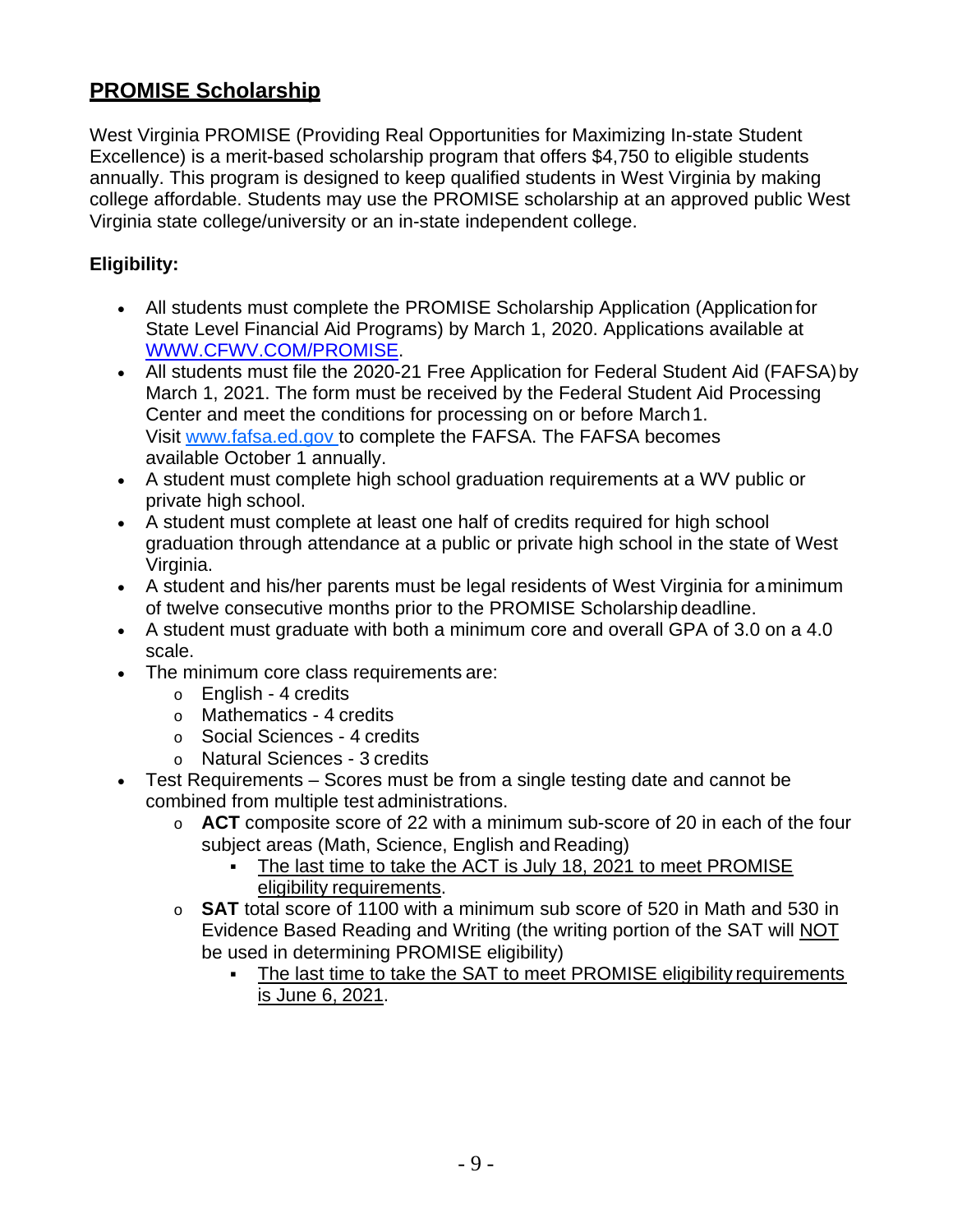#### **PROMISE Timeline:**

- **October 1**
	- o The PROMISE Scholarship Application becomes available at [www.cfwv.com.](http://www.cfwv.com./)
	- o The FAFSA is available online at [www.fafsa.ed.gov.](http://www.fafsa.ed.gov/)
- **On or Before March 1 of the graduating year**
	- o FAFSA filed The Free Application for Federal Student Aid (FAFSA) must be received by the Federal Student Aid Processing Center and meet the conditions for processing by March 1**.**
	- o PROMISE Application completed Students must complete the Applicationfor State-Level Financial Aid Programs. Students may use their eighth semester grades to achieve PROMISE eligibility (3.0 GPA in the core and overall), but must apply by March 1.
- **April / May-** Initial award letters are mailed to PROMISE Scholars.
- **June 6, 2021** Last **SAT** test date to meet PROMISE eligibility requirements.Scores will not be accepted for any SAT taken after this date.
- **July 18, 2021** Last **ACT** test date to meet PROMISE eligibility requirements. Scores will not be accepted for any ACT taken after this date.

\*Note: The FAFSA Deadline for Promise is **March 1**. The FAFSA Deadline for the Higher Education Grant is **February 15**. File early to maximize your opportunities for financial support. A good tip is to always have your FAFSA filed before Valentine's Day.

Retrieved from:

[https://www.cfwv.com/Financial\\_Aid\\_Planning/Scholarships/Scholarships\\_and\\_Grants/West\\_Virginia\\_PROMIS](https://www.cfwv.com/Financial_Aid_Planning/Scholarships/Scholarships_and_Grants/West_Virginia_PROMISE.aspx)\_ [E.aspx](https://www.cfwv.com/Financial_Aid_Planning/Scholarships/Scholarships_and_Grants/West_Virginia_PROMISE.aspx)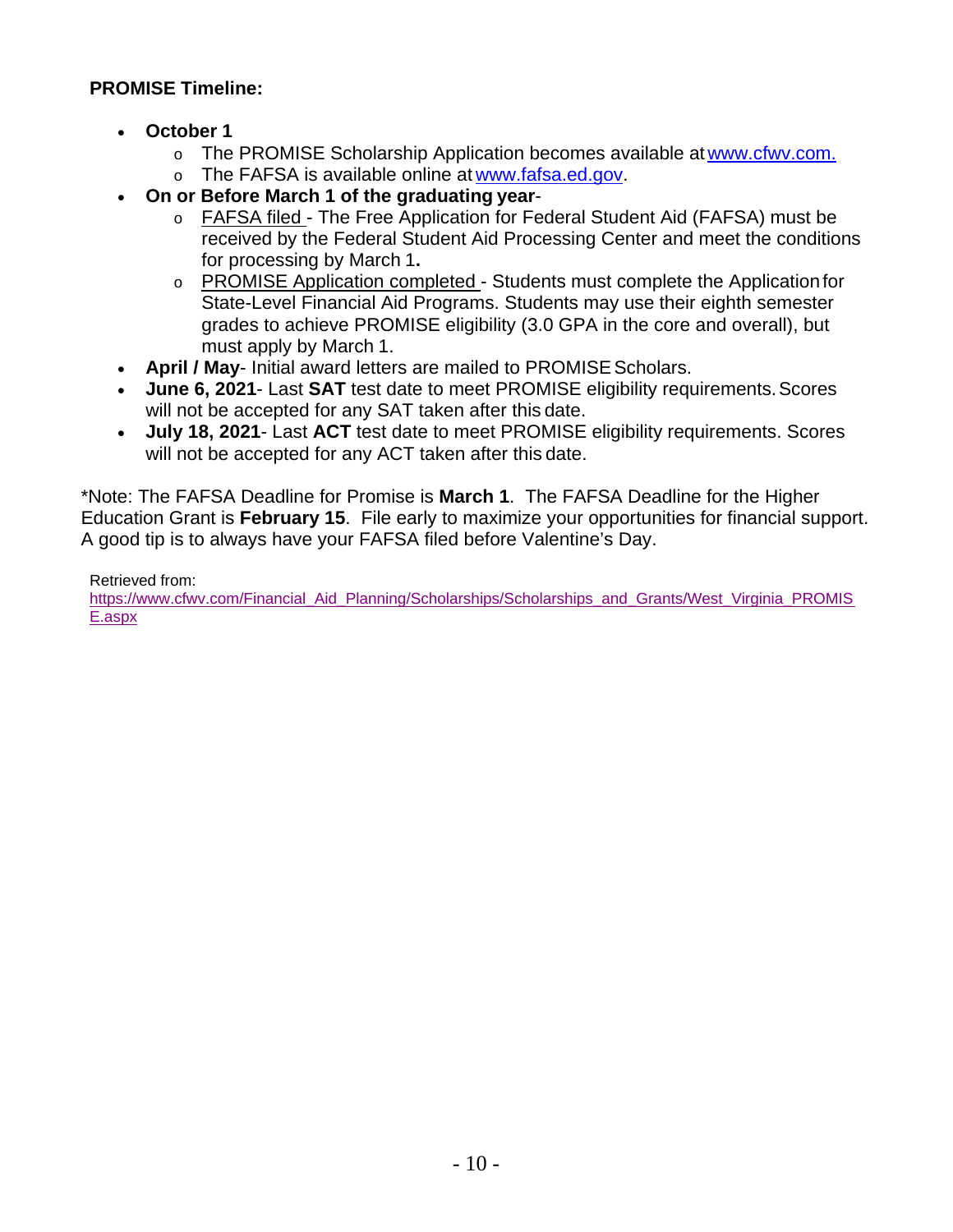## **Special Programs**

<span id="page-10-0"></span>

#### **Reserve Officer Training Corps (ROTC) Program Scholarships**

- Award is based on merit and grades, not financial need
- Award amount: Varies, but could include full tuition, room, board, andstipend
- Scholarships available for two, three, or four-years and may be awarded throughout a student's post-secondary education.
- **Application round closes February 4, 2021**

#### Criteria:

- Be a U.S. citizen
- Be between the ages of 17 and 26
- Have a high school GPA of at least 2.50
- Have a high school diploma or equivalent
- Score a minimum of 1000 on the SAT (math/verbal) or 19 on the ACT (excludingthe required writing test scores)
- [Meet physical](https://www.goarmy.com/content/dam/goarmy/downloaded_assets/pdfs/hs-scholarship-physical-assessment-17.pdf) standards
- Agree to accept a commission and serve in the Army on Active Duty or in a Reserve Component (Army Reserve or Army National Guard) - 8-year service commitment
- Talk to your academic advisor to find schools that carry an Army ROTC program

Retrieved from [www.goarmy.com/rotc/](http://www.goarmy.com/rotc/)

#### **The Post-9/11 GI Bill**

Available to individuals who served on active duty for at least 90 days on or after September 10, 2001 and meet the requirements for any GI Bill program.

This program will pay eligible individuals and their dependents:

- Full tuition and fees for instate schools
- A monthly housing allowance for those attending school more than half time –based on cost of living where you attend school.
- A books and supplies stipend (up to \$1,000 per academic year)
- Up to 36 months of education benefits, generally payable for 15 years followingyour release from active duty.

Retrieved from the U.S. Dept. of Veterans Affairs<https://www.va.gov/education/about-gi-bill-benefits/post-9-11/>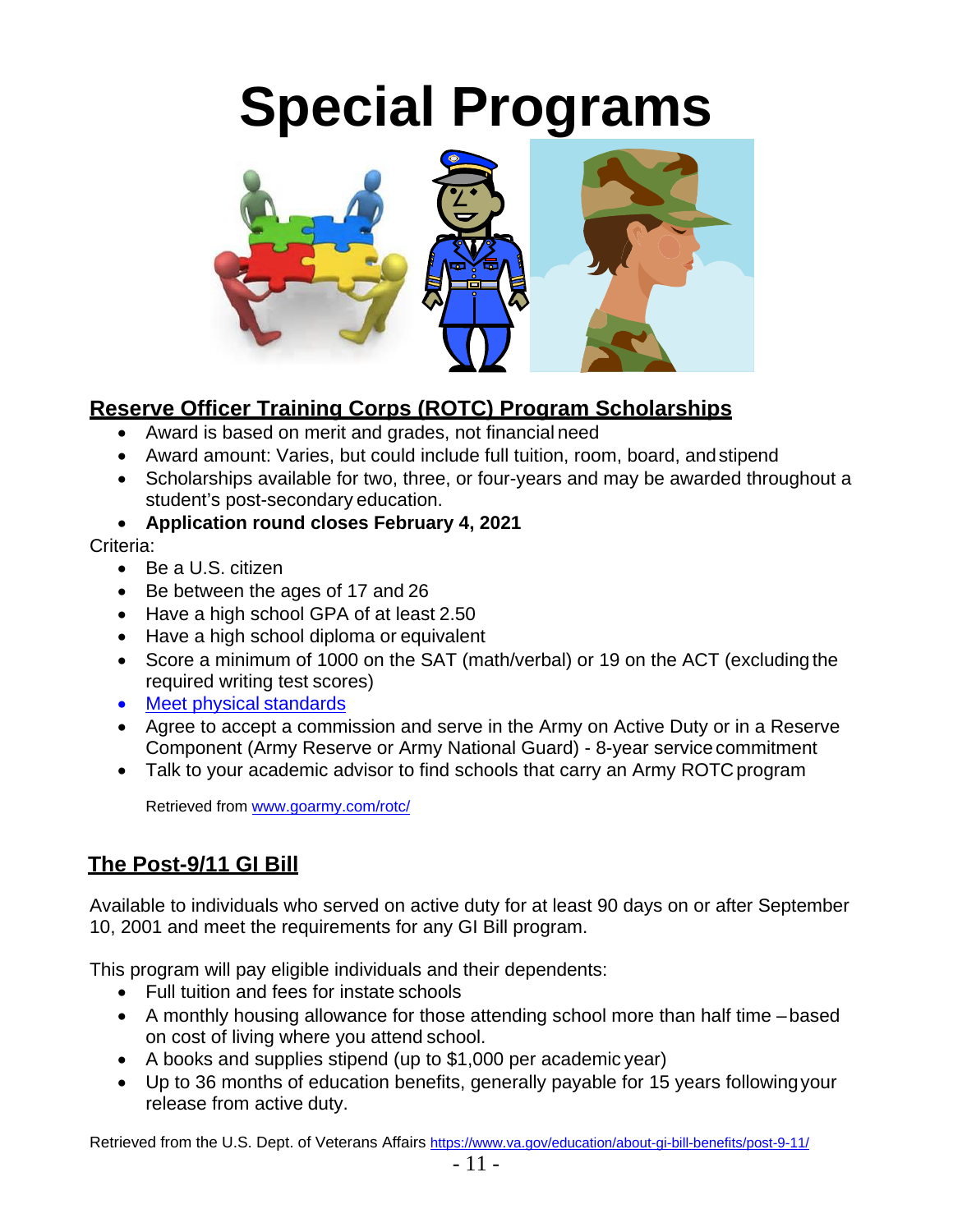#### **The Marine Gunnery Sergeant John David Fry Scholarship**

This scholarship provides Post 9/11 GI Bill benefits to the children and surviving spouses of Servicemembers who died in the line of duty while on active duty after Sept 10, 2001. Eligible beneficiaries may receive up to 36 months of benefits at the 100% level.

For more information visit - [http://www.benefits.va.gov/GIBILL/Fry\\_scholarship.asp o](http://www.benefits.va.gov/GIBILL/Fry_scholarship.asp)r contact the VA directly

#### **The Survivors' and Dependents' Educational Assistance (DEA) Program**

The Department of Veterans Affairs also offers assistance to eligible family members of veterans. You must be a spouse, son, or daughter (including stepchild or adopted child) of the following:

- A veteran who died or is permanently and totally disabled as the result of aserviceconnected disability (The disability must arise out of active service in the Armed Forces.)
- A veteran who died from any cause while such service-connected disability was in existence
- A service member missing in action or captured in line of duty by a hostile force
- A service member forcibly detained or interned in line of duty by a foreign government or power
- A service member who is hospitalized or receiving outpatient treatment for aservice connected permanent and total disability and is likely to be discharged for that disability
- For more information, go to: [http://www.benefits.va.gov/GIBILL/DEA.asp o](http://www.benefits.va.gov/GIBILL/DEA.asp)r contact the VA directly

Retrieved from the U.S. Dept. of Veterans Affairs [www.gibill.va.gov](http://www.gibill.va.gov/)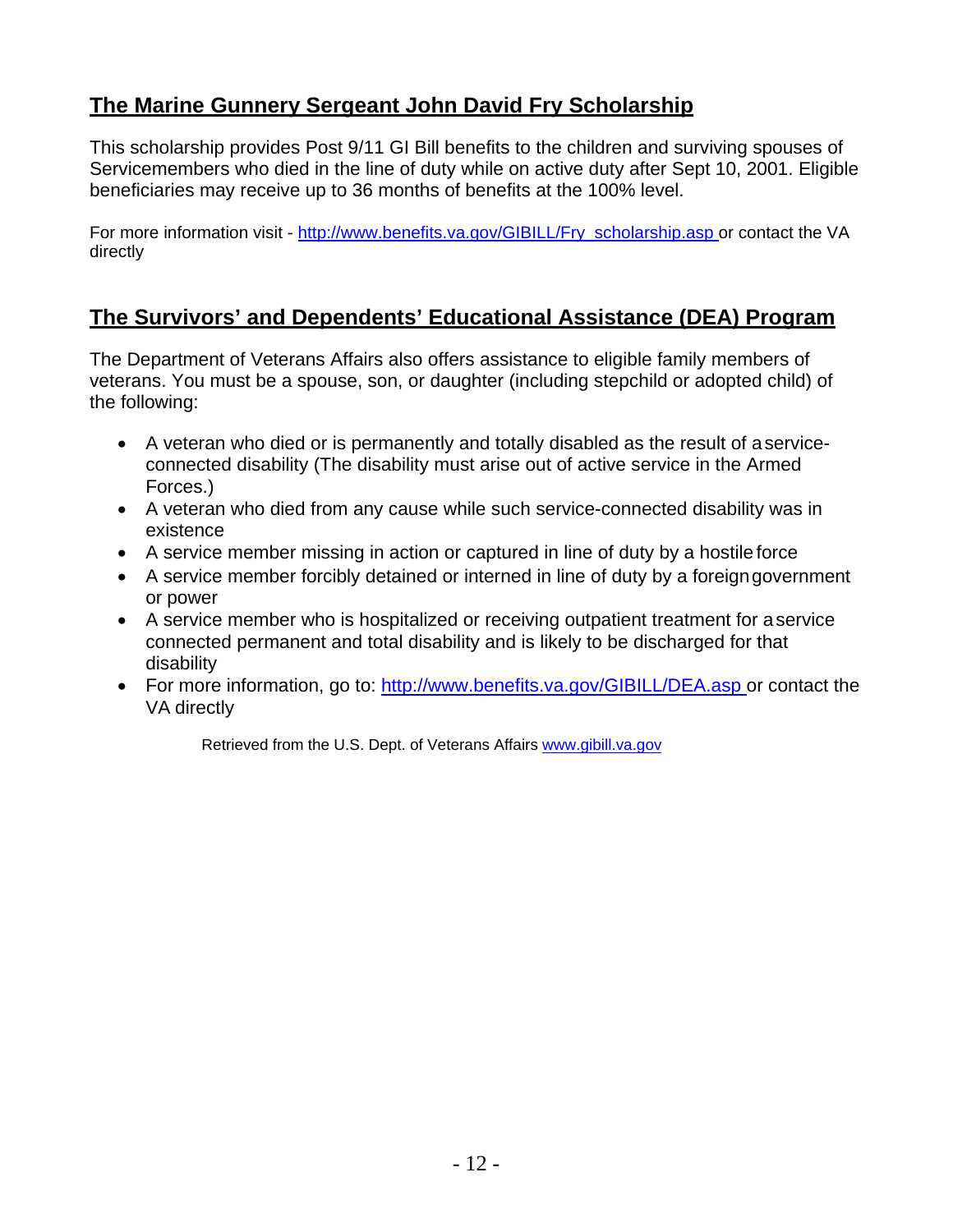## **FAFSA**

### **Free Application for Federal Student Aid**



The FAFSA becomes available October 1 annually.

**All individuals wishing to apply for federal and state financial aid must submit the Free Application for Federal Student Aid (FAFSA)**. Additionally, many colleges and universities, especially public institutions, require the FAFSA for school issued scholarship consideration. You must submit the FAFSA every year that you want aid.

In order to allow students to submit their FAFSA earlier, increasing the opportunity for financial aid opportunities, families will use their 2019 income tax information to complete the 21-22 FAFSA.

The FAFSA is available in paper and electronic formats. Paper versions are no longer bulkdistributed to high schools, colleges and libraries, with a few exceptions. (The exceptions involve organizations that work with underrepresented populations and students that do not have access to the Internet or a phone.) However, students may obtain a paper version via download or by calling 1-800-4-FED-AID (1-800-433-3243). If you are hearing impaired, call the TTY number 1-800-730-8913.

The web-based version of the FAFSA can be accessed at [http://www.fafsa.ed.gov.](http://www.fafsa.ed.gov/)

Remember to pay close attention as some scholarships may have earlier FAFSA submission deadlines than others.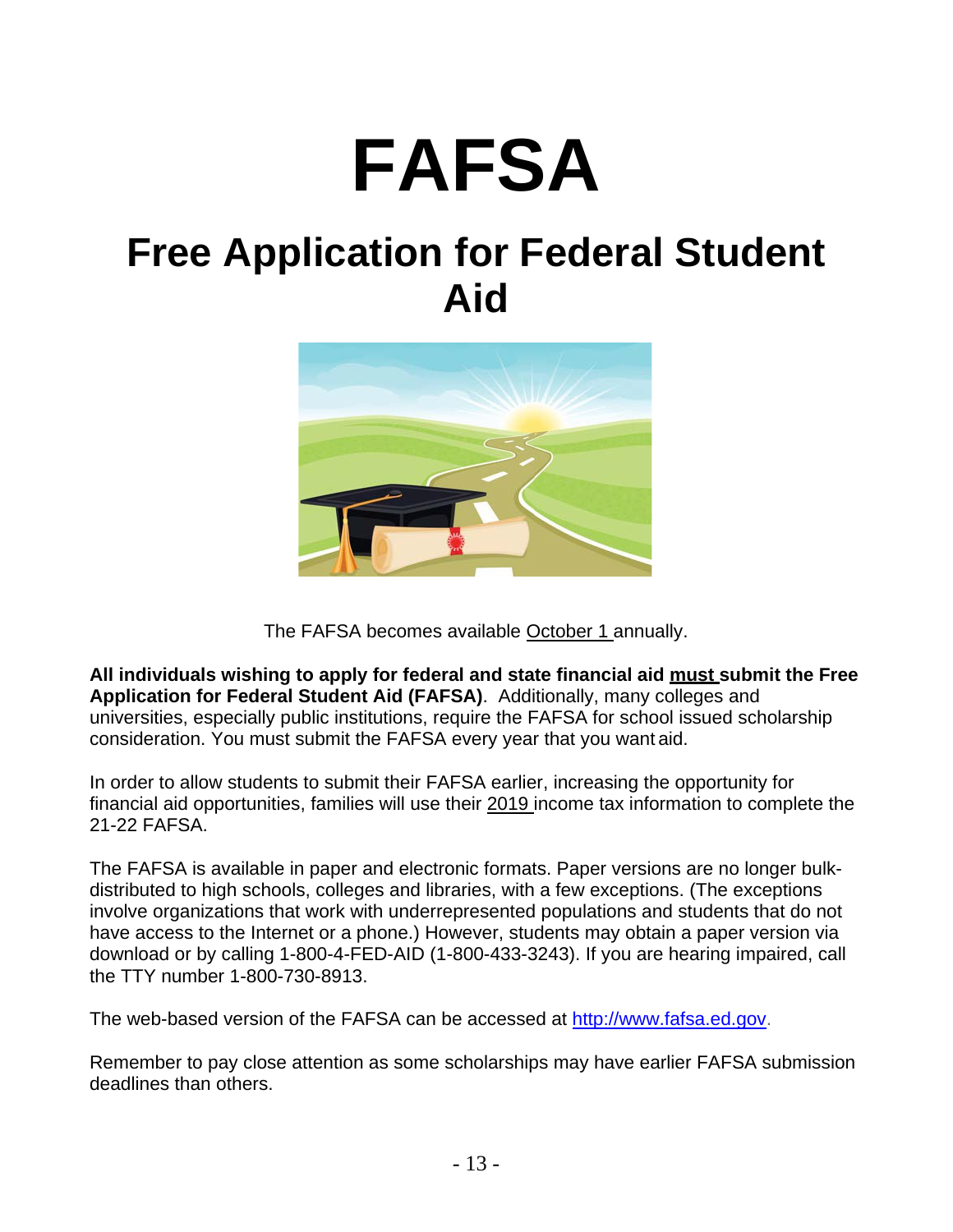#### **Help Completing the FAFSA**

Prior to completing the FAFSA, both parents and students will need to apply for their FAFSA ID. In previous years, parents and students were required to request a PIN, this is no longer the case. Your FAFSA ID will be used to access your personal information on ED websites such as [https://fafsa.gov a](https://fafsa.gov/)nd also as your electronic signature on legally binding documents. This ID should NOT be shared with anyone.

To apply for your FAFSA ID visit<https://fsaid.ed.gov/npas/index.htm>

The process for completing the FAFSA, once a lengthy and somewhat cumbersome process, has been improved by the ability of the site to access tax information that has been filed electronically. Be sure to read all instructions before completing the form. Most questions about the FAFSA can be answered just by reading the instructions carefully.

In order to complete the FAFSA, you will need:

- Your Social Security Number
- Your Alien Registration Number (if you are not a U.S. citizen)
- Your 2019 federal tax information or returns (**Note:** You may be able to transferyour federal tax return information into your FAFSA using the IRS Data RetrievalTool.)
- Bank statements and records of investments (if applicable)
- Records of untaxed income (if applicable)
- Your FAFSA ID. (If you do not already have one, visit [https://fsaid.ed.gov/npas/index.htm\)](https://fsaid.ed.gov/npas/index.htm)
- The deadline information for your intended college or university.

If you have any questions about completing the FAFSA or about federal student assistance programs, first visit [www.fafsa.ed.gov](http://www.fafsa.ed.gov/) where you can find a list of Trending Questions as well as other FAQs. To contact the Federal Student Aid Information Center, dial at 1-800-4FED-AID (1-800-433-3243, TTY 1-800-730-8913) from 8:00 am to 11:00 pm Eastern Standard Time, Monday through Friday, and 11:00 am – 5:00 pm ET, Saturday - Sunday.

**Make a copy of the completed FAFSA before mailing it. Keep it in a safe place with copies of all the records you used to complete the form**. Not only will this be useful as a reference for subsequent years, but it may also be required for a process called verification. In addition to comparing the information on your FAFSA with data from the Social Security Administration, Veterans Administration, and Internal Revenue Service, the US Department of Education also selects about one-third of all FAFSAs for verification. If your FAFSA is selected for verification, the school will ask you for a copy of all the documentation you used to fill out the FAFSA.

If you submit a paper copy, it is advised that you obtain a certificate of mailing from the post office to prove that you mailed it. (You do not need to send your FAFSA or PROFILE by certified or express mail.) If your FAFSA becomes lost, the certificate of mailing will help establish the date you submitted the FAFSA, verifying that you sent it before the deadline.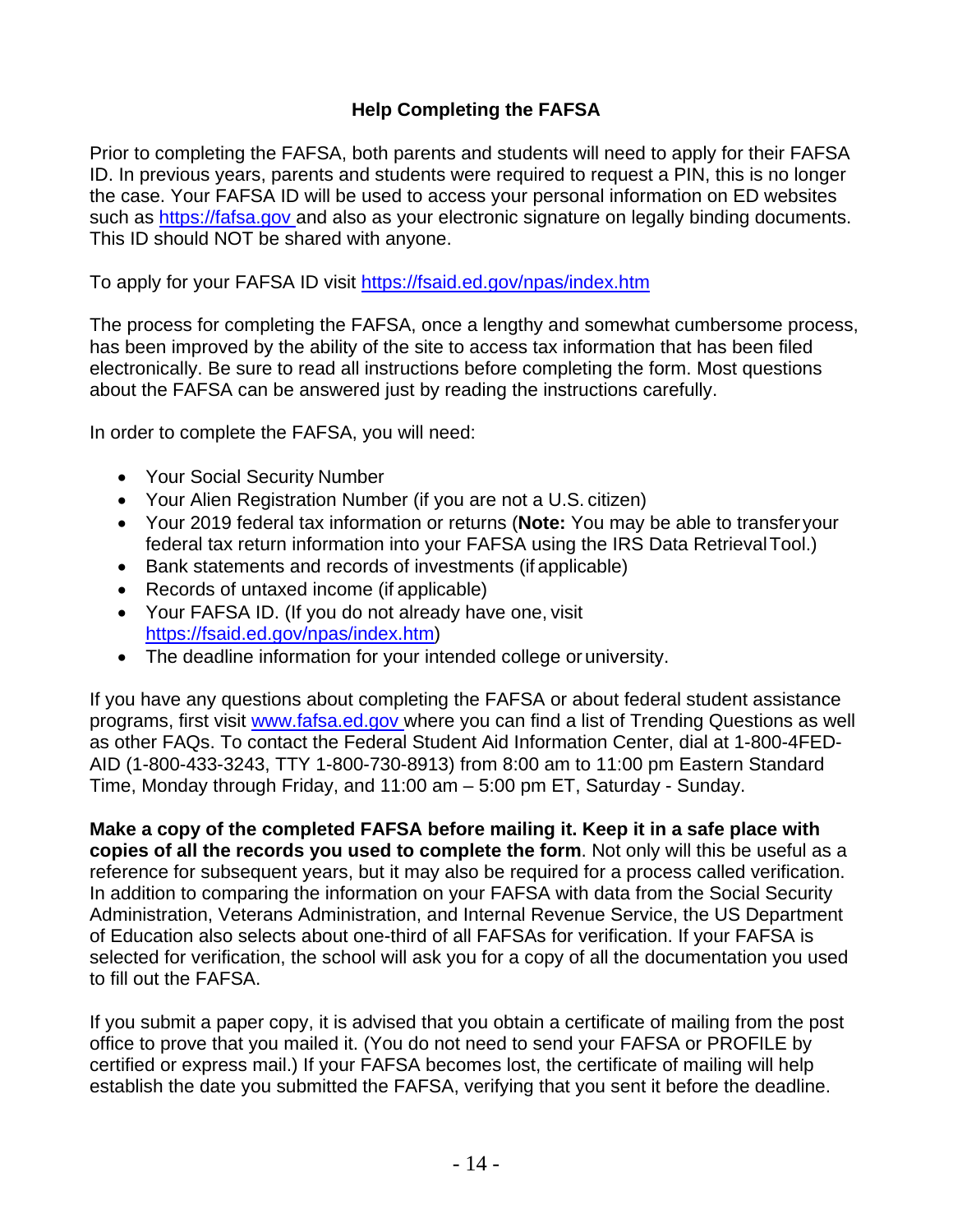**In your rush to submit your application, don't forget to finish the online process. If you don't reach a page that says "Your FAFSA has been submitted,"** *no data has been sent to the federal processor***. Be certain that the FAFSA ID for both student and parent have been entered.**

If you submitted your Free Application for Federal Student Aid (FAFSA) online using *FAFSA on the Web*, then the U.S. Department of Education will process your application within 3-5 days. If you submitted a paper FAFSA, your application will be processed within 7-10 days.

Once your application is processed, you will receive a copy of your Student Aid Report (SAR), which summarizes the information you provided on your FAFSA. Review your SAR and make sure all of the information is complete and accurate.

If there is any missing or incorrect information, complete or correct your FAFSA as soon as possible.

Your SAR will include your Expected Family Contribution (EFC). The EFC determines your eligibility for a Federal Pell Grant, and the college uses the EFC to assess your eligibility for other federal and nonfederal student aid.

Once your FAFSA is processed by Federal Student Aid, your SAR is sent to the colleges that you listed on your FAFSA. Each college will use the information on your SAR to determine your eligibility for federal and nonfederal student aid. The colleges you listed are responsible for creating your award package and disbursing your financial aid. However, listing a college on your FAFSA is generally not sufficient to receive aid at that college, as most colleges do not create award packages for every applicant who lists the college on a FAFSA.

You should contact the financial aid office at the college you plan to attend to find out if there are additional requirements for receiving financial aid and to learn more about the process of applying for aid at that college.

Retrieved from<http://www.finaid.org/fafsa/help.phtml>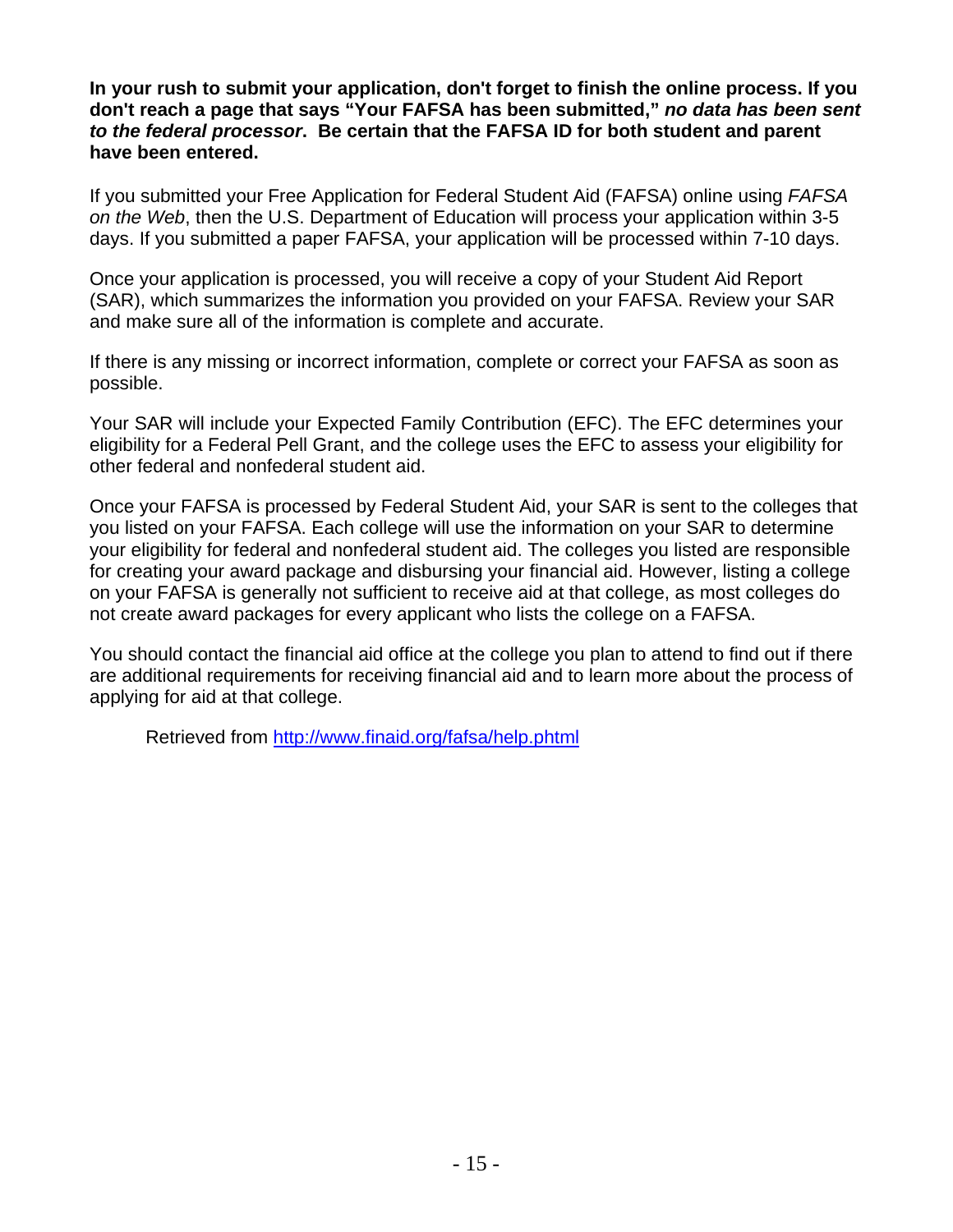### **CSS PROFILE (College Scholarship Service Profile)**

#### **WHAT is the PROFILE?**

The **PROFILE** is an online application that collects information used by certain colleges and scholarship programs to award institutional non-federal aid funds. (All **federal** funds are awarded based on the **FAFSA**, available beginning October 1 annually at [http://www.fafsa.ed.gov.](http://www.fafsa.ed.gov/)) Some colleges may require additional information, such as tax returns or an institutional application. If your parents are divorced, some colleges will also require your noncustodial parent to complete the Noncustodial PROFILE.

#### **WHEN do I file the PROFILE?**

You may file the **PROFILE** as early as Oct. 1. However, you should file no later than two weeks before the EARLIEST priority filing date specified by your colleges or programs.

#### **WHO must file the PROFILE?**

Check your colleges'/programs' information to determine whether they require the PROFILE. The most up-to-date list, including search capabilities and additional information, can be found by clicking on "list of colleges, universities, and scholarship programs" on the PROFILE Index Page or at [https://profileonline.collegeboard.com/prf/PXRemotePartInstitutionServlet/PXRemotePartInsti](https://profileonline.collegeboard.com/prf/PXRemotePartInstitutionServlet/PXRemotePartInstitutionServlet.srv)

[tutionServlet.srv.](https://profileonline.collegeboard.com/prf/PXRemotePartInstitutionServlet/PXRemotePartInstitutionServlet.srv)

#### **HOW do I file the PROFILE?**

You file the PROFILE online at [https://student.collegeboard.org/css-financial-aid-profile.](https://student.collegeboard.org/css-financial-aid-profile) If you do not have a computer at home, register for PROFILE at your high school or local library, print the Pre-Application Worksheet and Instructions, and review them with your parents. Return to your high school or library and enter the information by logging back into your application using your secure username and password.

#### **WHAT does the PROFILE cost?**

The fee for the initial application and one college or program report is **\$25**. Additional reports are **\$16**. Payment may be made via credit card, debit card (Visa or MC) or online check. A limited number of **fee waivers** are granted automatically — based on the information entered on the PROFILE application — to U.S. citizens or eligible noncitizens that are first-time college applicants and are from families with very low income and assets. This waiver covers the application fee and the reporting fees for up to eight colleges or scholarship programs.

Retrieved from [profileonline.collegeboard.com a](https://profileonline.collegeboard.com/)nd <http://professionals.collegeboard.com/guidance/financial-aid/applications/profile>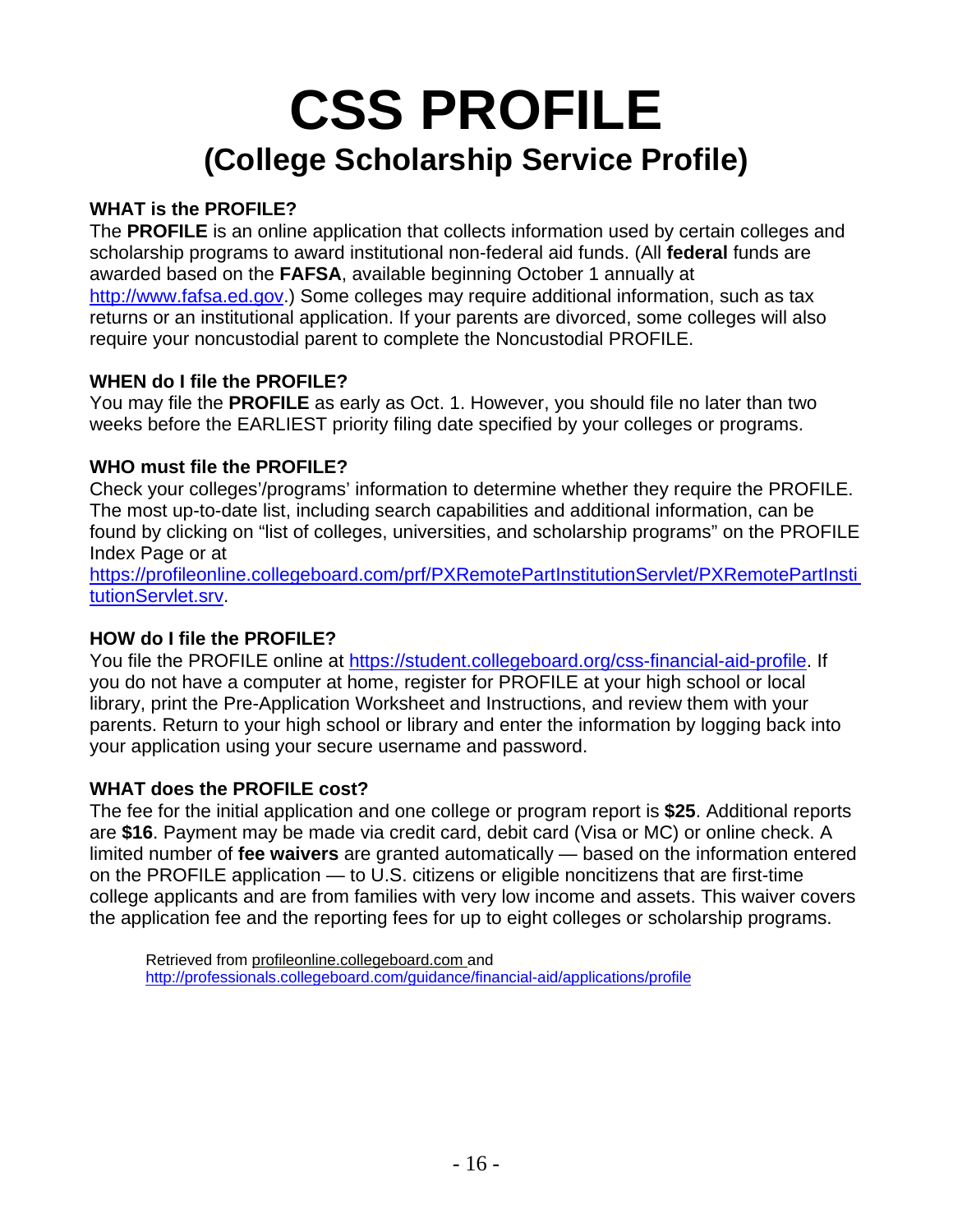



Undergraduate scholarships are forms of aid that help students pay for their education. Unlike loans, they do not have to be repaid. Hundreds of thousands of scholarships and fellowships from several thousand sponsors are awarded each year at the federal, state, local, and high school levels.

Generally, scholarships are reserved for students with special qualifications, such as academic, athletic, or artistic talent. However, awards are also available for students who are interested in particular fields of study, who are members of underrepresented groups, who live in certain areas of the country, or who demonstrate financialneed.

NOTE: It is important to remember that in order to be considered for many of the scholarships listed in this handbook, **students must first fill out a FASFA**. It is a good idea to fill out a FASFA even if the student does not believe that he or she is eligible for student aid.

Retrieved from<http://www.finaid.org/scholarships/>

#### **Outline of Scholarships**

West Virginia University- West Virginia Residents Scholarships

County-Wide Scholarships

State Scholarships

National Scholarships

#### **Check with your High School Counselor for more information about available scholarships for your graduating class.**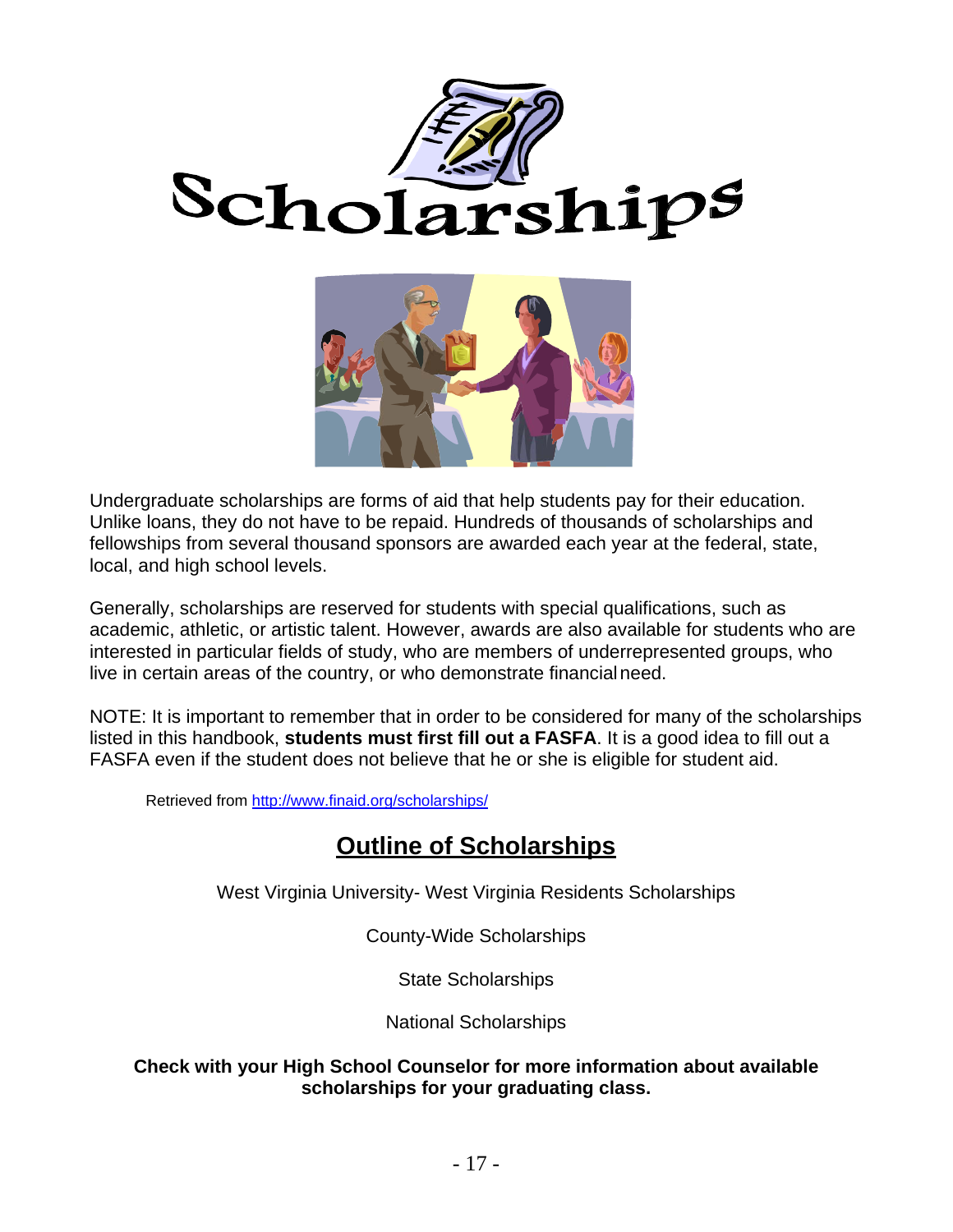#### **West Virginia University West Virginia Resident Scholarship Opportunities**

Information obtained from:<https://financialaid.wvu.edu/home/scholarships>

WVU Scholarships are funds awarded based on a variety of criteria including academic merit, financial need, leadership and service. These are awards that usually do not require repayment

#### **There are five categories of scholarships at WVU.**

**Category 1: [Institutional scholarships](https://financialaid.wvu.edu/home/scholarships/freshmen)** awarded to incoming students such as freshmen, transfer undergraduates, and international students. There is also an institutional scholarship for dependent students of West Virginia University employees. For more information or to apply, visit the **[Dependent Education Scholarship website](https://talentandculture.wvu.edu/wellness-and-perks/dependent-education-scholarship)**.

**Category 2: [Departmental or college scholarships](https://financialaid.wvu.edu/home/scholarships/departmental-or-college-scholarships)** students may be eligible to apply for and/or receive based on their program of study.

**Category 3: [External or private scholarships](https://financialaid.wvu.edu/home/scholarships/external)** students may seek from private entities outside of the university. *See information below concerning the submission of external or private scholarships.*

**Category 4: [Study abroad scholarships](https://financialaid.wvu.edu/home/scholarships/study-abroad-scholarships)** to be utilized on a study abroad trip.

**Category 5: Nontraditional student [Osher Reentry Scholarship](https://financialaid.wvu.edu/home/scholarships/osher)** *(awarded to nontraditional students who are beginning or resuming their first undergraduate degree.)*

#### **WVU's Top Ten Important Facts about Scholarships:**

- 1. Scholarships are awarded on an ongoing basis beginning approximately November 1.
- 2. Scholarships listed may only be utilized at the Morgantown campus.
- 3. Grade point average (GPA) is based on information received from your high school transcript. The most recent cumulative GPA on the transcript at the time of application is used when determining initial scholarship eligibility. WVU will make no modifications to the cumulative GPA provided by the high school, either to weight a GPA or to add additional grading periods. If both a weighted and non-weighted GPA are listed on a transcript, the highest will be used. Updated official high school transcripts may be sent to the Office of Admissions, but must include a new cumulative GPA for scholarship consideration.
- 4. The SAT scores for scholarship consideration are based on the Evidence-Based Reading & Writing score plus Math score (out of 1600 possible). This is the format used by SAT starting in March 2016.
- 5. WVU uses "Super Scores" for scholarship consideration, so be sure to submit all scores from each section of the ACT or SAT if you take the test more than once. We will calculate your "Super Score" using the highest component/subscore from each section of the tests submitted to us. Please note that scores from the previous, pre-March 2016, version of the SAT and the new version cannot be mixed to obtain a super score.
- 6. Amounts listed below under the "Value" section for each scholarship are effective for the incoming freshman class starting fall 20 and are not retroactive to previous classes or currently enrolled students. Students entering WVU prior to the fall 2020 semester may have been awarded different scholarships and/or different amounts.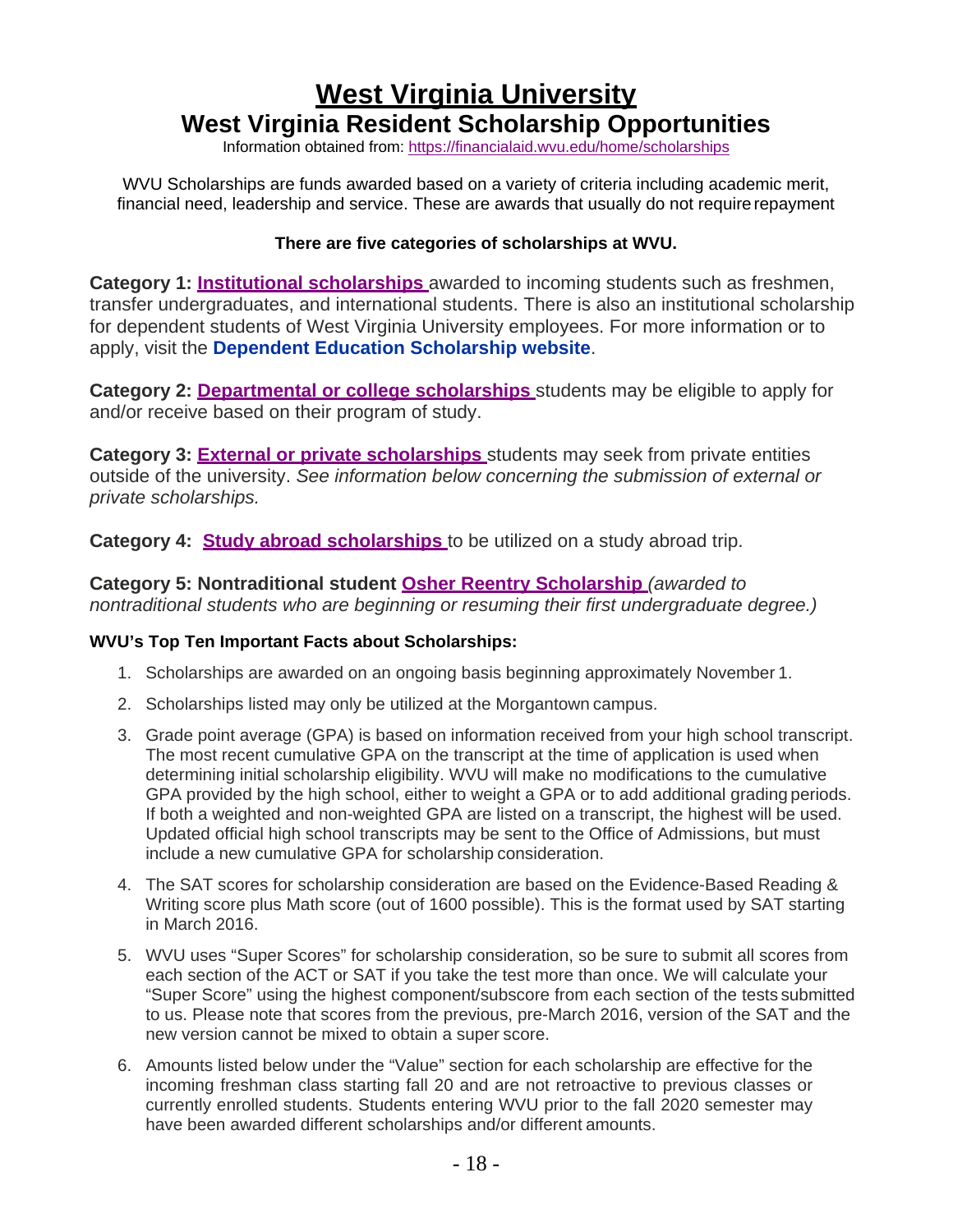- 7. Scholarship amounts may be affected if students are receiving additional financial aid or assistance.
- 8. The following University scholarships may not be combined with each other: Foundation, Bucklew, University Merit, all levels of the Scholarship of Distinction. If a student is eligible for more than one of these scholarships, the student will be awarded the one scholarship with the highest dollar value. Students named as National Merit Finalists may use their WVU-sponsored need-based National Merit award in addition to any other institutional scholarship for which the student qualifies.

The following College scholarships may not be combined with each other: College of Business and Economics Dean's Scholarships, Davis College of Agriculture, Natural Resources and Design Dean's Scholarships, Engineering Excellence Scholarships, and Reed College of Media Dean's Scholarships. College scholarships are awarded based on a student's primary major only. If a student is eligible for more than one level of a College scholarship, they will be awarded the one scholarship with the highest dollar value.

- 9. If you qualify for the West Virginia PROMISE scholarship, in most cases your institutional scholarship (except for the Foundation Scholarship) will be awarded in addition to PROMISE as long as your cost of attendance allows.
- 10. In addition to these scholarships, you may also qualify for other financial resources to assist you with educational expenses. For priority consideration, complete the [Free Application for](https://fafsa.ed.gov/)  [Federal Student Aid \(FAFSA\) p](https://fafsa.ed.gov/)rior to March 1. To receive a complete financial aid and scholarship offer from WVU as quickly as possible, we encourage students to file theFAFSA when it becomes available on October 1st.

Retrieved from<https://financialaid.wvu.edu/home/scholarships/freshmen/residents>

For more information about Freshmen Scholarships for West Virginia Residents, including, but not limited to (deadlines beginning February 1, annually). Annual awards are based on four years of undergraduate study or a bachelor's degree (whichever comes first) The list below is not comprehensive of the offerings at WVU:

- Foundation Scholarship covers cost of attendance, plus a one-time stipend of \$4,500 for study abroad or academic enhancement.
- Bucklew Scholarship valued at \$10,000 annually.
- University Merit Scholarship covers university tuition, plus a one-time \$3,500 stipend for study abroad or academic enhancement.
- Leadership Scholarship \$500 annually
- Diversity Scholarship \$1,500 annually
- Davis College of Agriculture, Natural Resources and Design Dean's Scholarships values ranging from \$1,500 to \$2,000 annually.
- Engineering Excellence Scholarships valued at up to \$2,500 annually.
- John Chambers College of Business and Economics Dean's Scholarships valued at up to \$2,000 annually.
- Reed College of Media Dean's Scholarships valued at up to \$2,000 annually
- Scholarships of Distinction (levels 1–5) valued at up to \$4,000 annually.

Retrieved from [: https://financialaid.wvu.edu/home/scholarships/freshmen/residents](https://financialaid.wvu.edu/home/scholarships/freshmen/residents)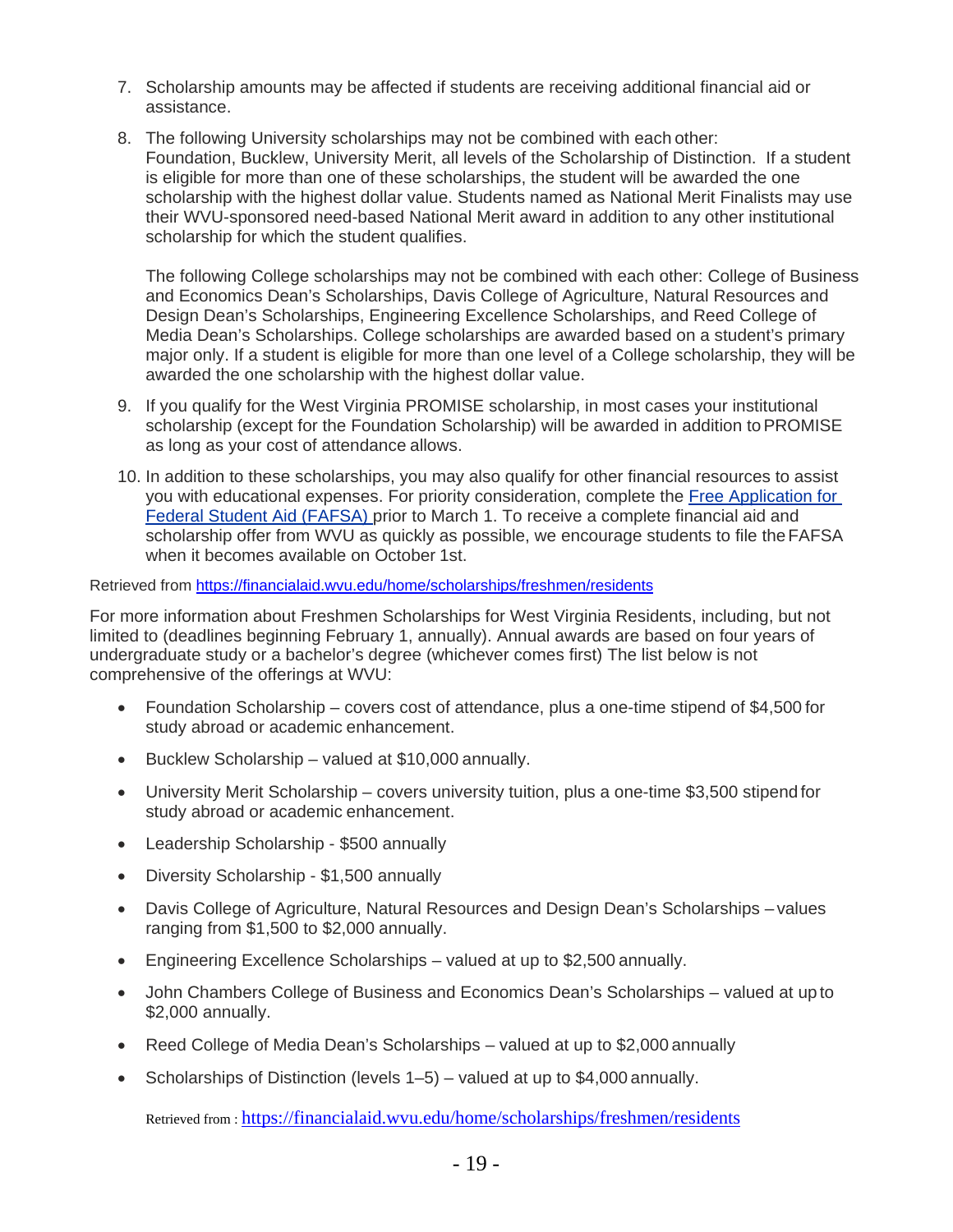### **Monongalia County Community Scholarships**



\*\*For deadlines listed as TBA, check with your school counselors for specific deadline dates\*\*

#### **The Jean and Laurence S. DeLynn Scholarship**

Deadline: March 25

Award: \$5,000 per year (renewable) scholarship to high school graduates

Criteria: children or grandchildren of current or retired full-time employees of Mylan (living and/or working in the greater Morgantown, West Virginia area).

For more information:<http://www.ycfwv.org/scholarships/>

#### **Hope Works Scholarship**

Deadline: March 25

Award: a minimum \$1,000 a year, four year scholarships to Monongalia County, West Virginia, high school graduates who are regularly enrolled as undergraduate students in an accredited college or university.

Criteria: Need for financial assistance due to loss of parental support from death, divorce, or loss of family income due to special circumstances; Excellence, commitment, and leadership through involvement in school and community organizations; and High academic promise.

For more information:<http://www.ycfwv.org/scholarships/>

#### **Pfc. Andrew Martin "Bo" Harper Scholarship**

Deadline: March 25

Award: one-time scholarship of \$500

Criteria: Demonstration of commitment and leadership qualities through involvement in school and community activities, financial need, and submission of an essay on "What Patriotism Means to Me"

For more information:<http://www.ycfwv.org/scholarships/>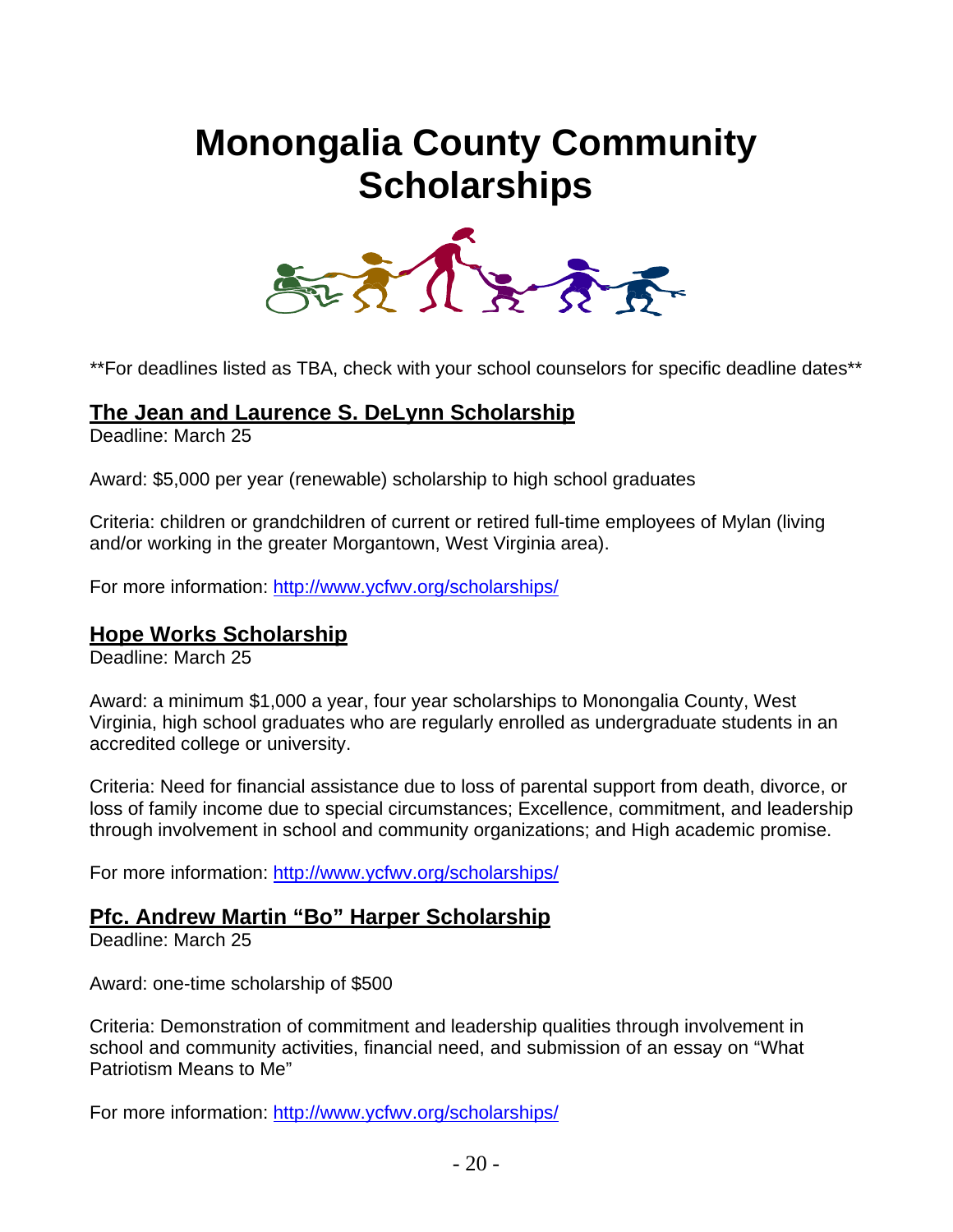#### **Soundra Poling-Brookhaven Scholarship**

Deadline: March 25

Award: \$500 one-time scholarship

Criteria: High School graduates who completed the fifth grade at Brookhaven Elementary School. Demonstration of intent to enroll in a WV institution of higher education. Recipients will have displayed excellence, commitment and leadership through involvement in school and community organizations and demonstrated academic potential through commitment to classroom work.

For more information:<http://www.ycfwv.org/scholarships/>

#### **North Elementary Scholarship**

Deadline: March 25

Award: \$500 one-time scholarship

Criteria: High School graduates who completed the fifth grade at North Elementary School. Demonstration of intent to enroll in a WV institution of higher education. Recipients will have displayed excellence, commitment and leadership through involvement in school and community organizations and demonstrated academic potential through commitment to classroom work.

For more information:<http://www.ycfwv.org/scholarships/>

#### **Matthew D. "Biggie" Wolfe Culinary Arts and Hospitality Memorial Scholarship**

Deadline: March 25

Provides scholarship to a Mon County Student pursuing post-secondary studies in Culinary Arts and/or the Food & Hospitality Industry.

Criteria: Minimum cumulative GPA of 3.0, plan to be enrolled in an accredited post-secondary culinary arts and/or food and hospitality training program and have a career goal of becoming a chef or working in the food and hospitality industry.

For more information:<http://www.ycfwv.org/scholarships/>

#### **Mark Flint Memorial Scholarship for the Advancement of Music**

Deadline: March 1

Award: \$5,000

Criteria:

- For students intending to pursue a career in music education or appliedmusic
- Completed scholarship application (High School Transcript, 150-500 word essay, 2 letters of recommendation)
- Acceptance into a college or other post-secondary program
- Interview with Opportunity Foundation Scholarship Committee

Chosen by the Opportunity Foundation

For more information, please call (304) 694-0950 or email [envirocon.clark@gmail.com](mailto:envirocon.clark@gmail.com)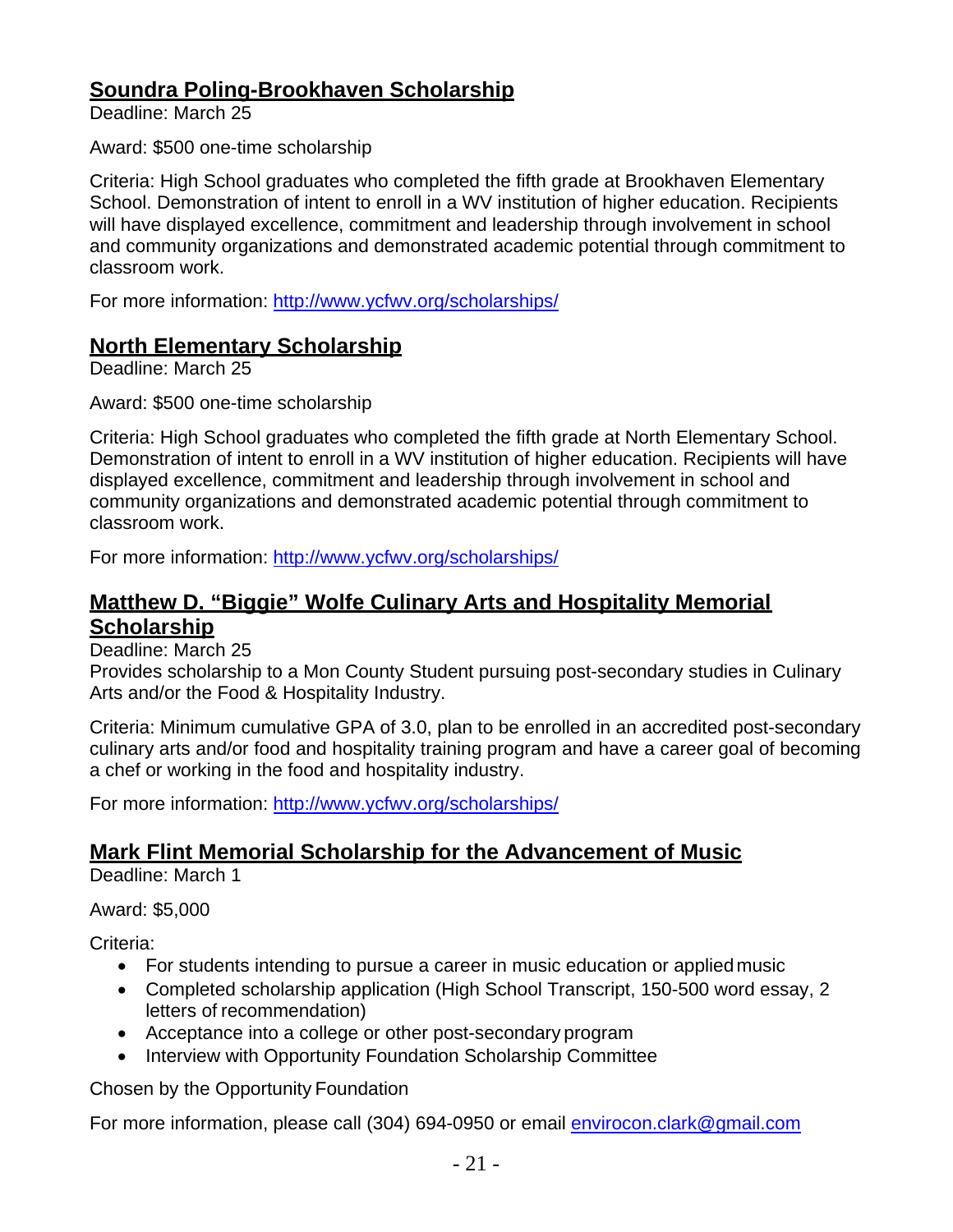#### **Morning Glory Ministries Dream Builder Awards**

Deadline: open continuous

Awards: 2 @ \$500, as approved by the MGM Board of Directors, renewable \* William David Dilworth Memorial Grant

\* Dream Builder Musical Instrument Award

Criteria:

- Accepted into an institution of higher learning
- Academic achievement
- Need for financial assistance
- Essay 300 words or less, "Why I Want to Major in at ". Indicating how you have or will embrace humility, servanthood, and faith-based charitable works into your career goals
- Interview

For more information and an application, email: [morningglorysdm@yahoo.com,](mailto:morningglorysdm@yahoo.com) visit us on the web at: [http://www.morningglorysdm.org/Application.html,](http://www.morningglorysdm.org/Application.html) or call 304.599.2999

#### **HealthWorks Rehab & Fitness Comeback Award**

Deadline: TBA by HealthWorks

Award: 1 @ \$500

Criteria: High school senior

- Injury that required a **minimum of 6 wks** lost from participation—in season or out of season
- Participated in a **minimum of 6 wks** of supervised physical therapy at Healthworks. (Rehabilitation under the direct supervision of a HW Graduate Assistant Athletic Trainer may also be considered in extenuating circumstances.)
- Must return to **full, unrestricted participation** in high school athletics Athlete must be on schedule to graduate during the semester of award consideration
- Athlete must maintain or improve his/her classroom performance during the time of injury and rehabilitation
- Athlete must serve as a positive role model for peers, based on his/her:
	- Actions, within and outside the school environment
	- Attitude
	- Integrity
	- Maturity
	- Respect for self, school, family, and community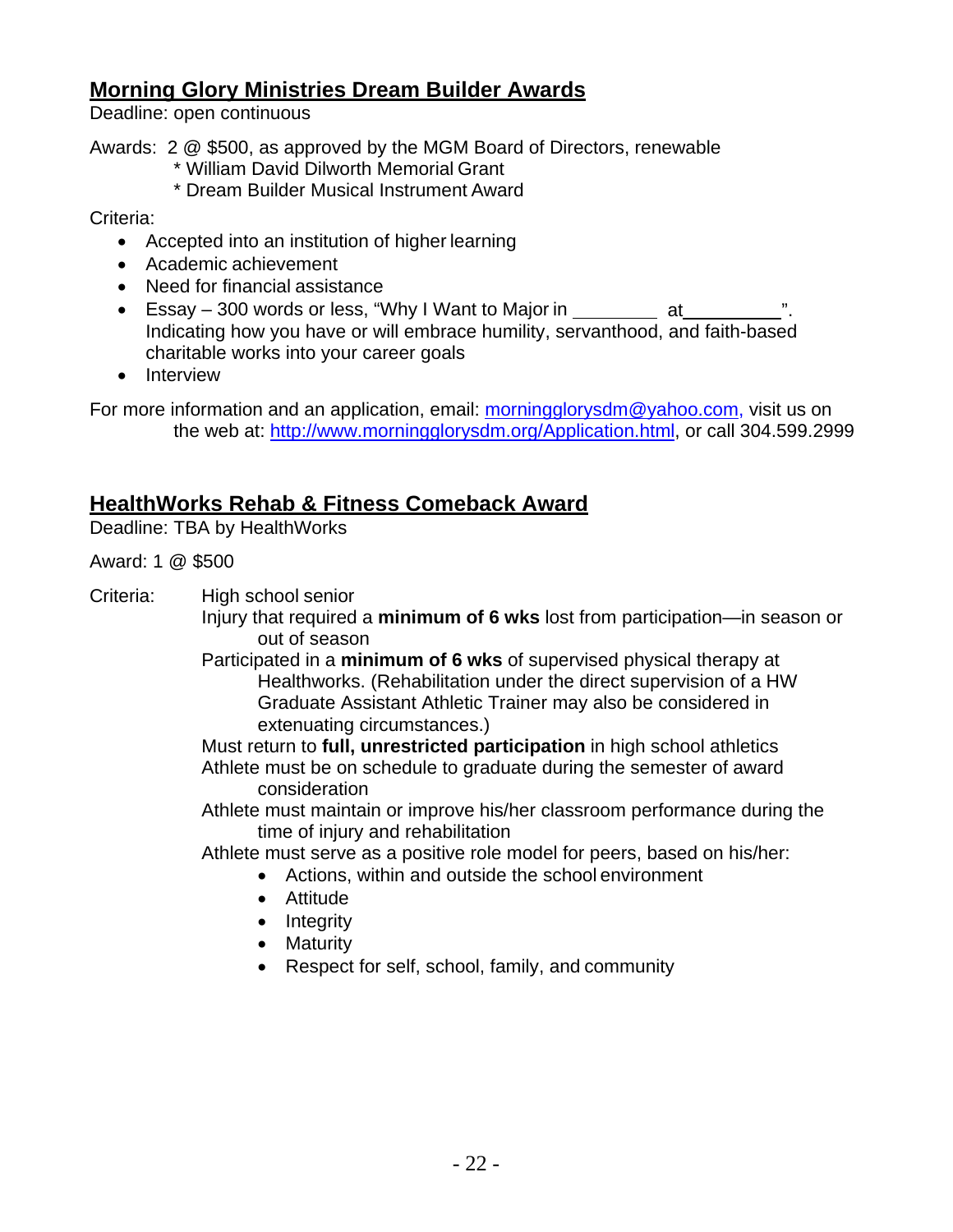#### **Lieutenant James W. Hotsinpiller Jr. and Deputy United States Marshal Derek W. Hotsinpiller Scholarship**

Deadline: TBD

Award: Financial Support for one or more seniors from Monongalia and surrounding counties who have been accepted to a West Virginia college or university and intend to major in criminal justice or another social science.

Criteria:

- Completed application
- Copies of High School Transcript, ACT/SAT scores, College Acceptance Letter and a Wallet-Sized photo attached to application

Visit [http://www.hotsinpillerscholarship.com/Scholarship\\_App\\_Form.cfm f](http://www.hotsinpillerscholarship.com/Scholarship_App_Form.cfm)or the application and more information.

#### **Foundation Health Career Scholarships – Mon Health**

Deadline: TBD

Award: 30 scholarships totaling \$1,000 each

Criteria:

- Must be a resident of one of these counties in West Virginia: Monongalia, Marion, Taylor, Preston, Wetzel, Harrison, or Tucker, or Fayette or Greene inPennsylvania. Children of Monongalia Health System employees will be eligible regardless of residence.
- Must be enrolled or planning to enroll in one of the eligible health relatedfields:

#### One-Year or Two-Year Degrees or Certificates:

Associate in Nursing, Emergency Medical Technician/Paramedic, Registered Radiology Technologist, Dietetic Technician, Health Information Technology, Medical Laboratory Technician, Radiologic Technologist, Registered Respiratory Therapist, Ultrasound Technologist, Registered Nurse First Assistant (RNFA), Surgical and Central Supply Technology, or Sterile Processing Technician

■ 2.5 cumulative GPA & a composite ACT score of 21 or better or SAT of 1250 or better

Three, Four, or More Year Degrees:

Pharmacy, Nursing-MSN, Nursing-BSN, Nursing-Diploma, Nurse Practitioner, Dietician, Physician Assistant (Resulting Board Certification), Medical Technologist, Ultrasound Technologist, Family Practice/Primary Care Physician (must be in residency program), or Biomedical Engineering

 A 3.0 cumulative GPA & a composite ACT score of 21 or better or SAT of 1250 or better

For further details and a copy of the application, please see your School Counselor. Additional information may be obtained by contacting 304.598.1337; email The Foundation of Mon Health: [harnd@monhealthsys.org](mailto:harnd@monhealthsys.org)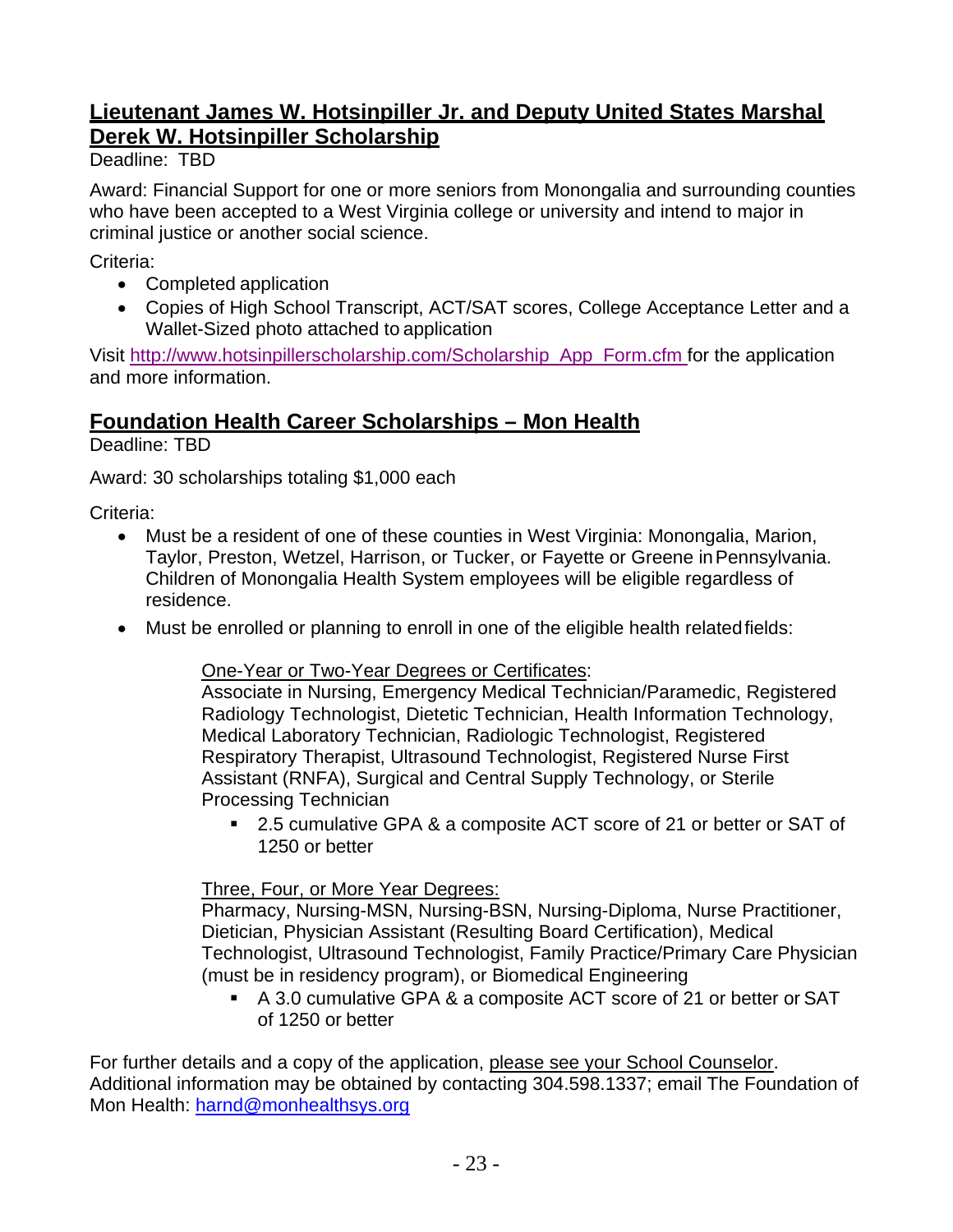

**Listing of State Scholarships**

*\*\*Those interested in the following scholarships, please see your school counselor for more information\*\* The scholarships listed below are provided to serve as an example of types of opportunities available for financial assistance. They in no way represent the only scholarships available.*

#### **Jim Dunn Memorial Scholarship**

Deadline: March 25

Award: 2 @ \$1,000

Criteria:

- West Virginia high school graduate with a desire to further their track & field/cross country discipline at the collegiate level
- Excellence, commitment and leadership through involvement in school and community organizations
- High academic promise

For more information visit:<http://www.ycfwv.org/scholarships/>

#### **Underwood-Smith Teacher Scholarship Program**

Deadline: March 1 (Application available starting October 1)

Amount: Up to \$5,000 per academic year

Criteria:

- Merit-based scholarship/forgivable loan
- Education Majors
- Recipients must agree to teach in West Virginia two years for every year of scholarship

For more information: Call (304) 558-4618 or visit:<http://underwoodsmith.org/>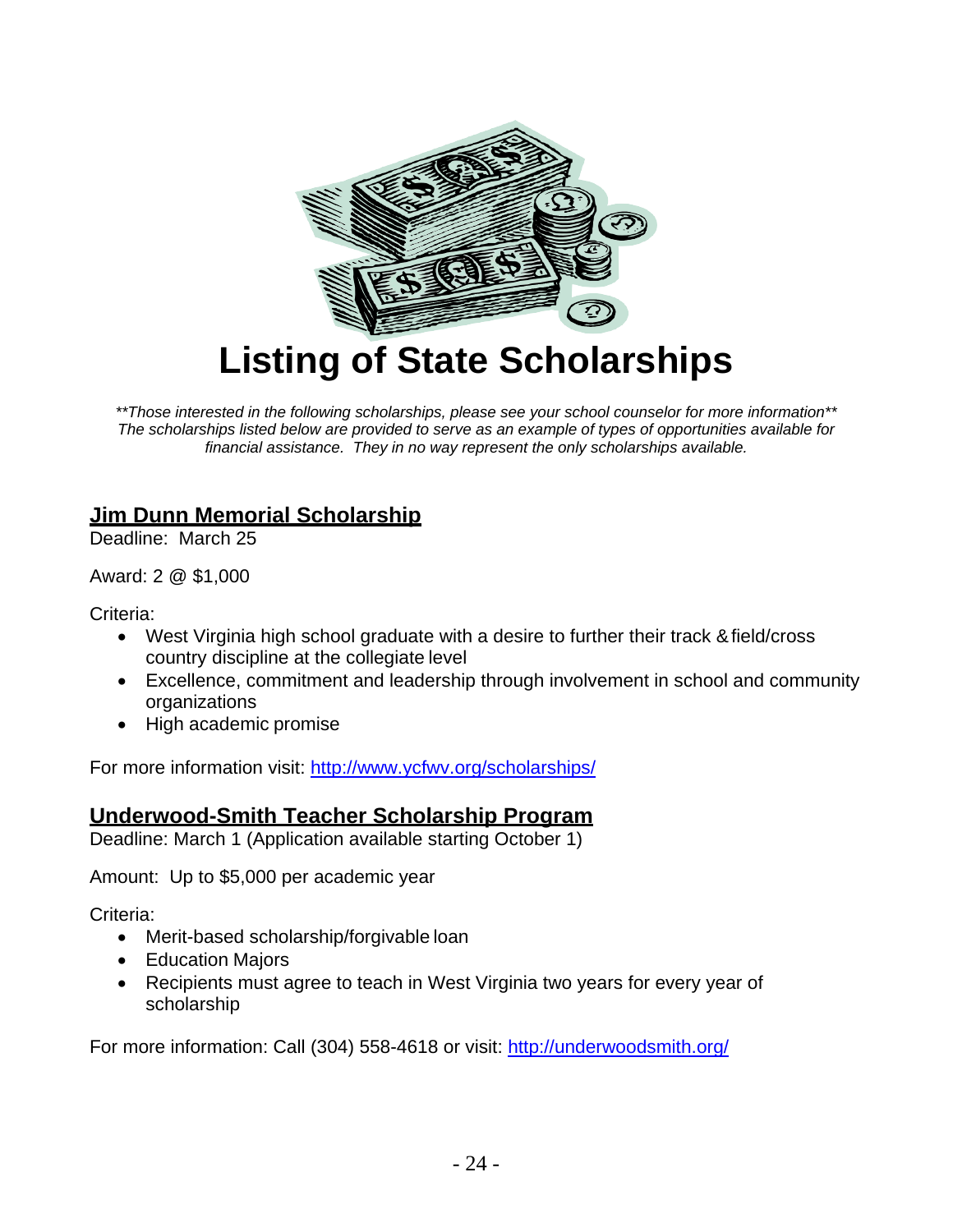#### **West Virginia Engineering, Science, and Technology Scholarship Program**

Deadline: March 1 (Application available starting October 1)

Award: Up to \$3,000 per academic year

Criteria:

- Have and maintain a cumulative GPA of at least 3.0 on a 4.0 scale
- Students obtaining a degree or certificate in engineering, science, or technology
- Must agree to work in WV full-time in a science, engineering, or technology job for one year for each year the scholarship was received and be willing to repay the scholarship if unable to fulfill the obligation

For more information: Call (304) 558-4618 or visit:

[https://secure.cfwv.com/Financial\\_Aid\\_Planning/Scholarships/Scholarships\\_and\\_Grants/WV\\_Enginee](https://secure.cfwv.com/Financial_Aid_Planning/Scholarships/Scholarships_and_Grants/WV_Engineering_Science_and_Tech_Scholarship_Program.aspx) [ring\\_Science\\_and\\_Tech\\_Scholarship\\_Program.aspx](https://secure.cfwv.com/Financial_Aid_Planning/Scholarships/Scholarships_and_Grants/WV_Engineering_Science_and_Tech_Scholarship_Program.aspx)

#### **The Charles J. McClain Presidential Scholarship – Fairmont State University**

Deadline: February 1

Award: 3 Scholarships to Fairmont State University, includes tuition and fees, room and board and a book stipend (renewable for up to 4 years with a 3.0 GPA)

Criteria:

- Current high school senior who lives in West Virginia
- PROMISE Scholarship recipient
- Cumulative high school GPA of 3.5 or higher
- ACT composite of 26 or SAT composite of 1190 (combined Critical Reading and Math – taken prior to March 2016) or 1260 SAT total score (taken March 2016 and after)
- Complete the Charles J. McClain Presidential scholarship application (includingessay)
- Completed FSU admissions file (general application, high school transcript, test scores)
- On-campus interview

For more information and the application visit:<http://www.fairmontstate.edu/presidentialscholarship>

#### **Opportunity Scholarship - Fairmont State University**

Deadline: TBD

Award: Additional financial support to cover tuition expenses at Fairmont State University, renewable for four years with a 3.0 GPA

Criteria:

- Current high school senior who lives in West Virginia
- Be entering Fairmont State as a first time freshmen
- Complete your FSU admissions file (general application, official high school transcript, test scores)

Visit [https://www.fairmontstate.edu/finaid/funding/opportunity-scholarship f](https://www.fairmontstate.edu/finaid/funding/opportunity-scholarship)or more information.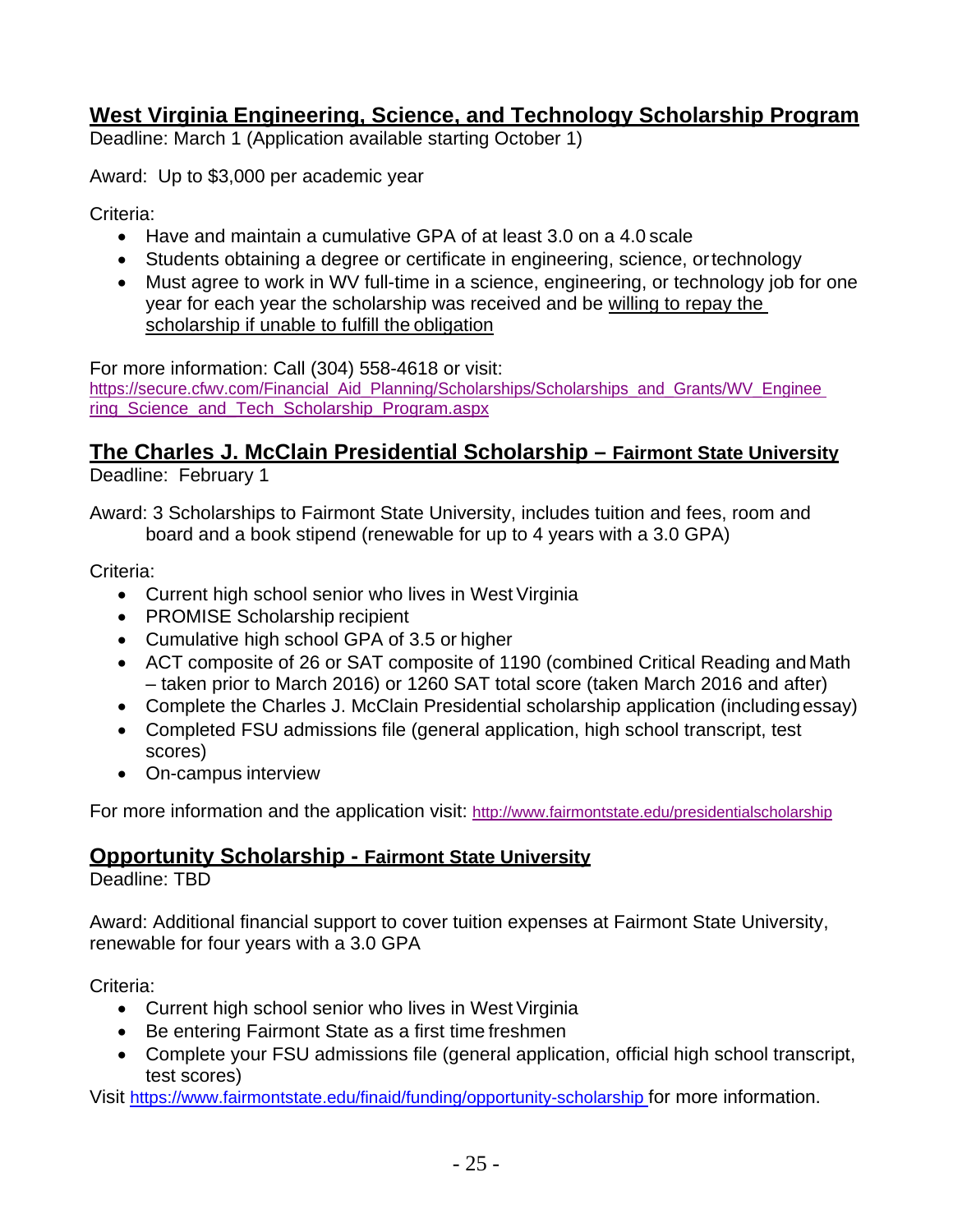#### **Robert H. Mollohan Family Charitable Foundation Scholarships**

The Mollohan Foundation offers a variety of Scholarships for students with varying award amounts and criteria. The Mollohan Foundation has awarded over \$390,000 in scholarships. Many scholarship recipients will also be eligible for paid internship opportunities within their field of study. Additionally, scholarship recipients may be eligible for a college loan that could be partially or fully forgiven if the student decides to work in West Virginia after college graduation. The Mollohan Foundation has awarded over \$319,000 in student loans.

- $\triangleright$  For applications and further information visit: [www.mollohanfoundation.org](http://www.mollohanfoundation.org/)
- $\triangleright$  Scholarships include the following and more:

#### • **Helen Holt Mollohan Scholarship**

Award: \$1,000 for females planning to attend Glenville State College

#### • **High Technology Scholars Program**

Award: \$500 Scholarship and potential internships and loan opportunities for students who plan to major in a technology related field.

#### • **Mary Olive Eddy Jones Art Scholarship**

Award: \$1000 for students who plan in study creative arts.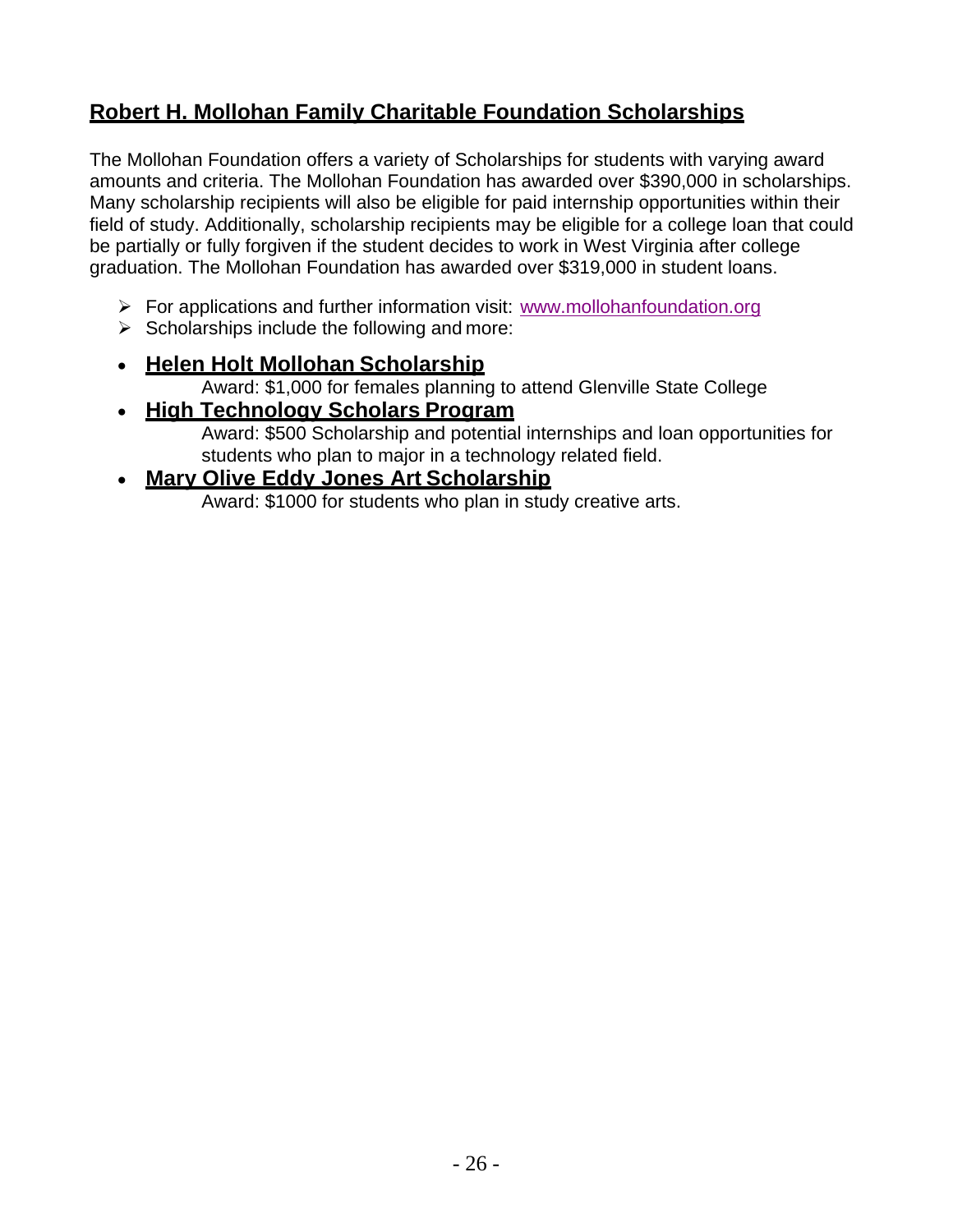

### **Listing of National Scholarships**

*\*\*For those interested in the following scholarships, please see your school counselor for more information.\*\* The scholarships listed below are provided to serve as an example of types of opportunities available for financial assistance. This list does not represent the only scholarships available.*

#### **American Chemical Society (ACS) Scholars Program**

- Deadline: March 1
- Award: Multiple scholarships up to \$5,000 depending on need
- Criteria:
	- o Intending to pursue degrees in chemical sciences/technology
	- o Must be of African American, Hispanic/Latino, American Indian decent and pursuinga college degree in chemical sciences or chemical technology.

For more information visit: [http://www.acs.org/content/acs/en/funding-and](http://www.acs.org/content/acs/en/funding-and-awards/scholarships/acsscholars.html)[awards/scholarships/acsscholars.html](http://www.acs.org/content/acs/en/funding-and-awards/scholarships/acsscholars.html)

#### **Elks National Foundation**

- Deadlines: Varying
- Award: Multiple scholarships totaling \$3.74 million annually

For more information visit your high school counselor, local Elks Lodge, or <http://www.elks.org/enf/scholars/>

#### **Epsilon Sigma Alpha (ESA)**

- Deadline: February 1
- Award: Multiple scholarships and grants available for schools and students nationwide

For more information visit:<http://www.epsilonsigmaalpha.org/scholarships-and-grants>

#### **National FFA Collegiate Scholarship**

- Deadline: January 31
- Award: Multiple grants and scholarships available
- Criteria: Must be a current FFA member

For more information visit:<https://www.ffa.org/scholarships>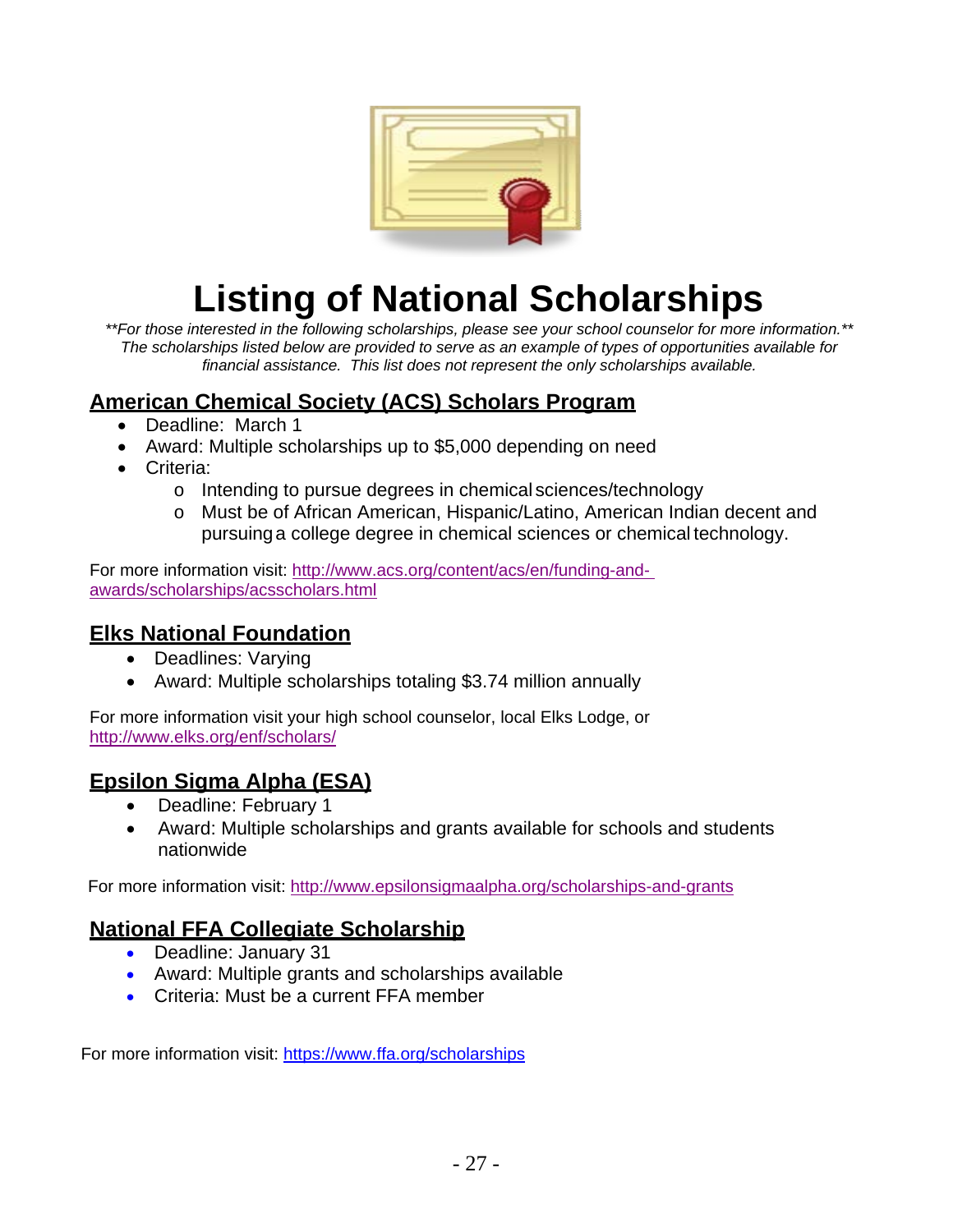#### **The Wal-Mart Dependent Scholarship**

- Deadline: April 2
- Award: up to \$13,000
- Criteria:
	- o Must be a US citizen
	- o Must be a dependent of an associate employed by Wal-Mart for at least 6 consecutive months
	- o Must be a high school senior graduating with a minimum of a 2.0 cumulative GPA on a 4.0 Scale.
	- $\circ$  Must enroll as a full time/1<sup>st</sup> year student at a two-year, or 4-year college or university
	- o Demonstrate financial need

For more information visit:<http://giving.walmart.com/associate-scholarships>

#### **Wal-Mart Associate Scholarship**

- Deadline: Varying enrollment periods
- Criteria: Must be employed by Wal-Mart for at least 6 consecutive months prior to the due date

For more information visit:<http://giving.walmart.com/associate-scholarships>

#### **Additional Scholarships Tip**

Websites like Fastweb.com and CFWV.com have an abundance of information on scholarships that can be catered to each individual student. For more information on national scholarships visit: [http://www.fastweb.com/college-scholarships o](http://www.fastweb.com/college-scholarships)r [https://secure.cfwv.com/Financial\\_Aid\\_Planning/Scholarships/\\_default.aspx.](https://secure.cfwv.com/Financial_Aid_Planning/Scholarships/_default.aspx)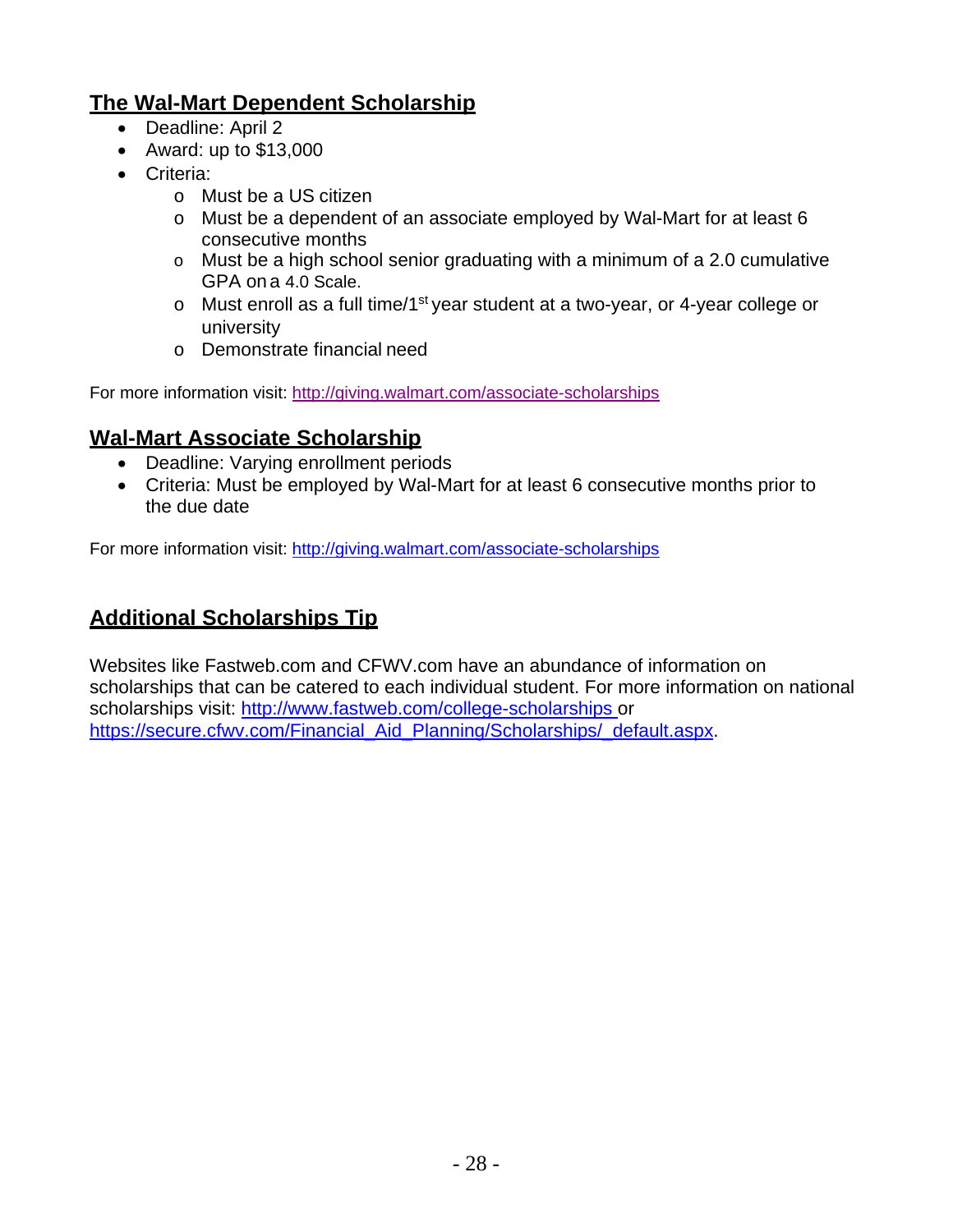

### **Financial Aid Vocabulary**

#### **Award Letter**

Notification of the terms and requirements of the financial aid package offered by a college/university

#### **College Scholarship Service (CSS) Profile**

A financial aid application required by some schools in addition to the FAFSA

#### **Cooperative Education**

A program which allows students to alternate college studies with salaried work experience off-campus

#### **Cost of Attendance (COA)**

This is the annual cost of attending a college that is used to determine a student's financial need. It includes tuition, books, fees, room, board, transportation, and out-ofpocket expenses. Also referred to as the Student Expense Budget.

#### **Dependent Student**

This describes an unmarried student, under the age of 24, who has no dependents, and who is at least partially dependent on parental/guardian support.

#### **Estimated Family Contribution (EFC)**

The total amount a student and his/her family are expected to pay for college.

#### **Federal Methodology**

A formula established by Congress that evaluates the expected family contribution to determine eligibility for all types of financial aid.

#### **Federal Work-Study Program**

A federally sponsored, campus-based program that provides employment opportunities for students with demonstrated need.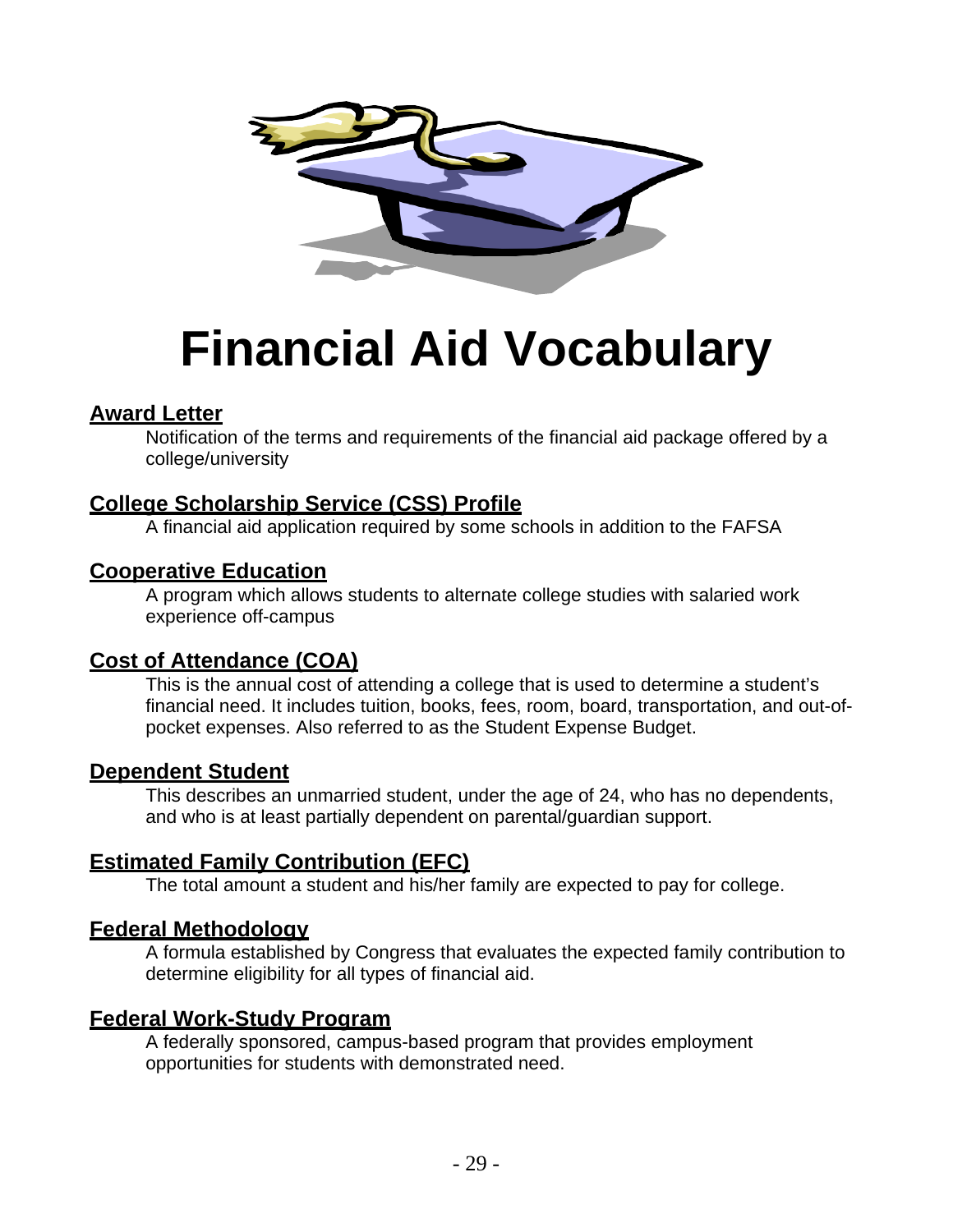#### **Financial Aid Package**

The total financial aid award offered to the student. This may include grants, scholarships, loans, and work study.

#### **Financial Need**

The amount by which a student's estimated family contribution falls short of covering the cost of attendance

#### <span id="page-29-0"></span>**Free Application for Federal Student Aid (FAFSA)**

A federal government form used by students applying for federal financial aid programs. May be mailed or filed electronically using either FAFSA Express or FAFSA on the Web [\(http://www.fafsa.ed.gov\)](http://www.fafsa.ed.gov/).

#### **Gift Aid**

Student financial aid, such as scholarships or grants, which do not have to be repaid and do not require a student to be employed

#### **Grant**

A financial award that does not have to be repaid

#### **Independent Student**

A student who is not dependent on parental support, and meets one of several conditions established by the federal government

#### **Institutional Methodology**

A formula used to determine eligibility for college money

#### **Loan**

Money borrowed that must be paid back with interest

#### **Scholarship**

Monetary award that does not have to be repaid

#### **Self-Help Aid**

Student financial aid, such as loans and federal work-study jobs, which require repayment or a student's being employed

#### **Simplified Needs Test**

A formula used by families whose total adjusted gross incomes are under \$50,000 and who are eligible to file a 1040EZ, 1040A, or no tax return at all

#### **Student Aid Report (SAR)**

A report produced by the United States Department of Education and sent to students who have applied for federal student financial aid. It contains the expected family contribution or a request for more information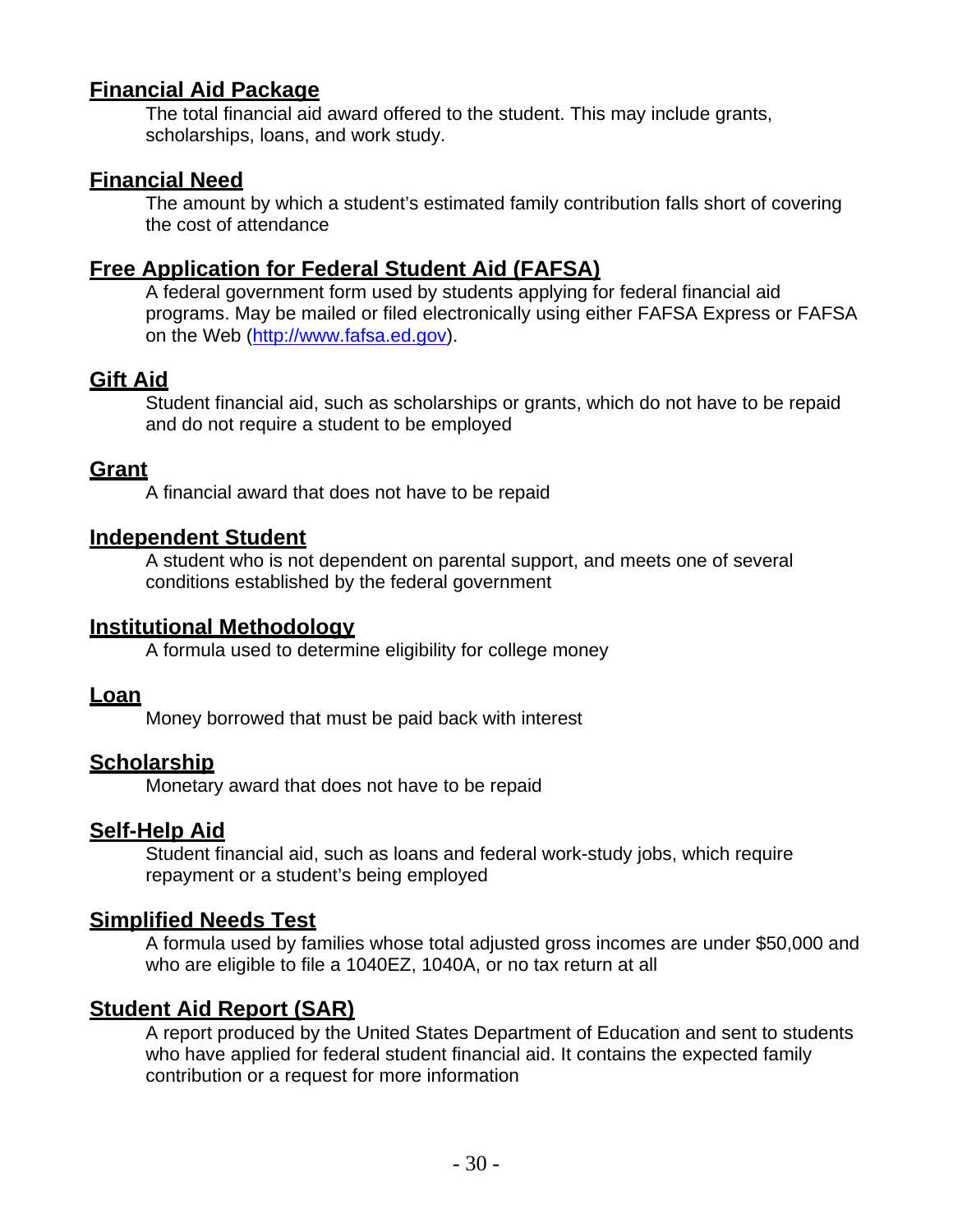

#### *1. I probably will not qualify for aid, should I apply for aidanyway?*

Yes. Many families mistakenly think they will not qualify for aid and prevent themselves from receiving financial aid by failing to apply for it. In addition, there are a few sources of aid such as unsubsidized Stafford and PLUS loans that are available regardless of need. Also, the FAFSA form is free to file.

#### *2. Do I need to be admitted to a school before I can apply for financial aid at a particular university?*

No. You can apply for financial aid any time after October 1. To actually receive funds, however, you must be admitted and enrolled at the university.

Retrieved from<https://fafsa.ed.gov/>

#### *3. Media reports seem to indicate that the cost of college, even with financial aid,is becoming prohibitively expensive for most American families. Is thistrue?*

It's true that college is certainly a significant investment. While college costs are rising, one survey found people overestimated tuition at public colleges by two to three times. Not only are colleges less expensive than most believe, but millions of dollars in financial aid are available for the upcoming school year through WV state financial aid programs. Also, since most financial aid is need-based, the more help you need, the more you're likely to get. You will need to look beyond the "sticker price" schools advertise and explore the aid options to determine what you will really pay. Plus, you can consider this money an investment in the student's future.

#### *4. What is the average tuition and fees for a four-year college?*

Tuition is the price colleges charge for classes. Students also pay other fees related to enrolling in and attending a college. The cost of tuition and fees varies by college. The numbers outlined below are based on published tuition costs, not what students actually end up paying out of pocket:

| Public Two-Year College (in state students)      | \$3.440  |
|--------------------------------------------------|----------|
| Public Four-Year College (in-state students)     | \$9.410  |
| Public Four-Year College (out-of-state students) | \$23,890 |
| Private Four-Year College                        | \$32,410 |

Retrieved from<http://www.collegeboard.com/student/pay/add-it-up/4494.html>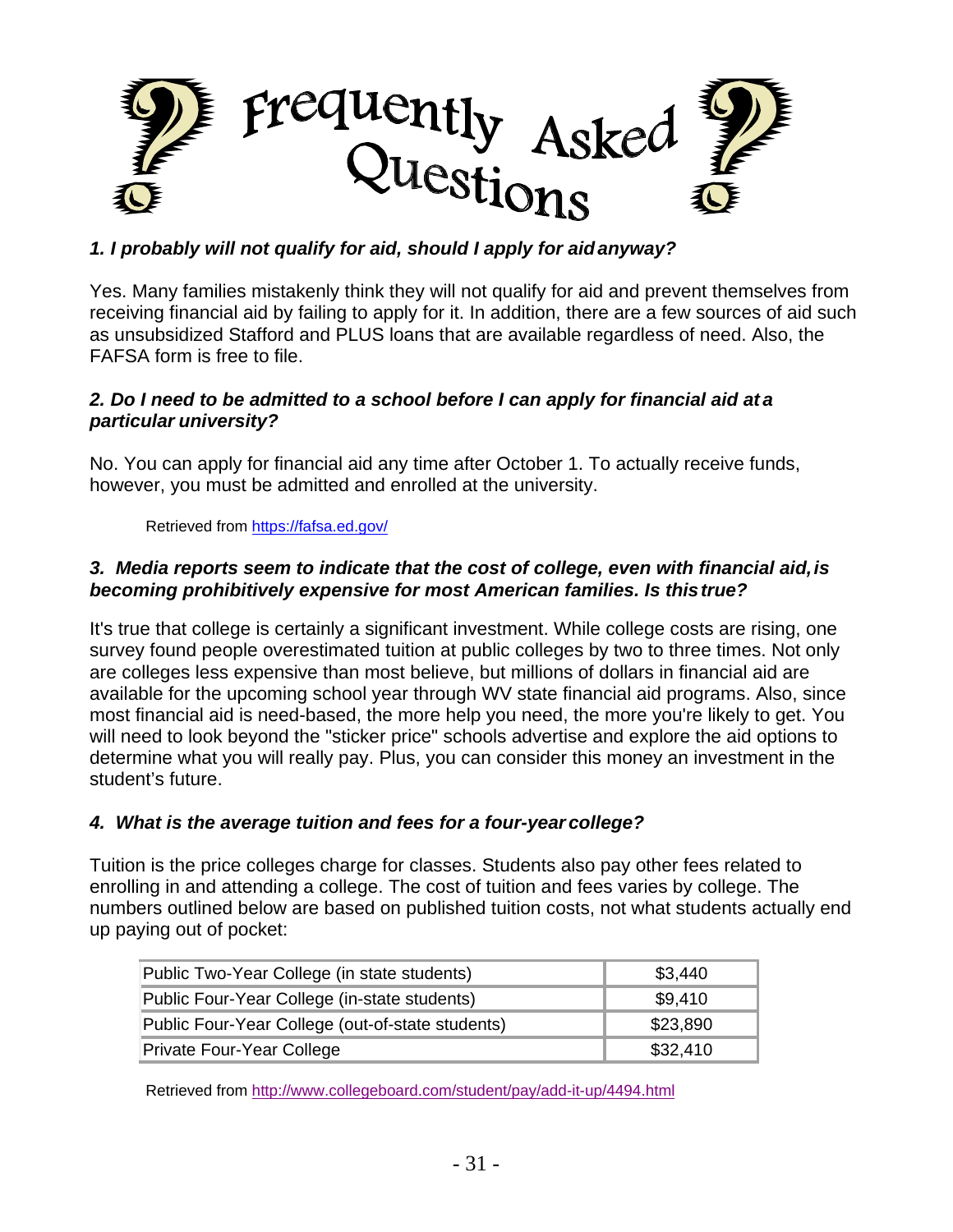## <span id="page-31-0"></span>**Helpful Websites**



[www.cfwv.com H](http://www.cfwv.com/)ow do I succeed in High School? What should I do to prepare for college? What Career is right for me? How will I pay for college? The College Foundation of West Virginia has resources to help answer all of these questions

[www.eligibilitycenter.org W](http://www.eligibilitycenter.org/)ant to play college sports, the NCAA Eligibility center will help outline all requirements for eligibility.

[www.studentaid.ed.gov t](http://www.studentaid.ed.gov/)his office of the US Department of Education provides you resources to help apply for federal student aid and it all starts with completing the FAFSA (available October 1)

[www.nasfaa.org T](http://www.nasfaa.org/)he National Association of Student Financial Aid Administrators website provides helpful information for Students and Parents as they navigate the various elements of financial aid for supporting post-secondary opportunities.

[www.actstudent.org &](http://www.actstudent.org/) [www.collegeboard.com b](http://www.collegeboard.com/)oth provide resources for students and families as they prepare for next steps after high school.

Scholarship websites: [www.fastweb.com](http://www.fastweb.com/) [www.gocollege.com](http://www.gocollege.com/) [www.finaid.org](http://www.finaid.org/) [www.collegenet.com](http://www.collegenet.com/) [www.collegebound.net](http://www.collegebound.net/)